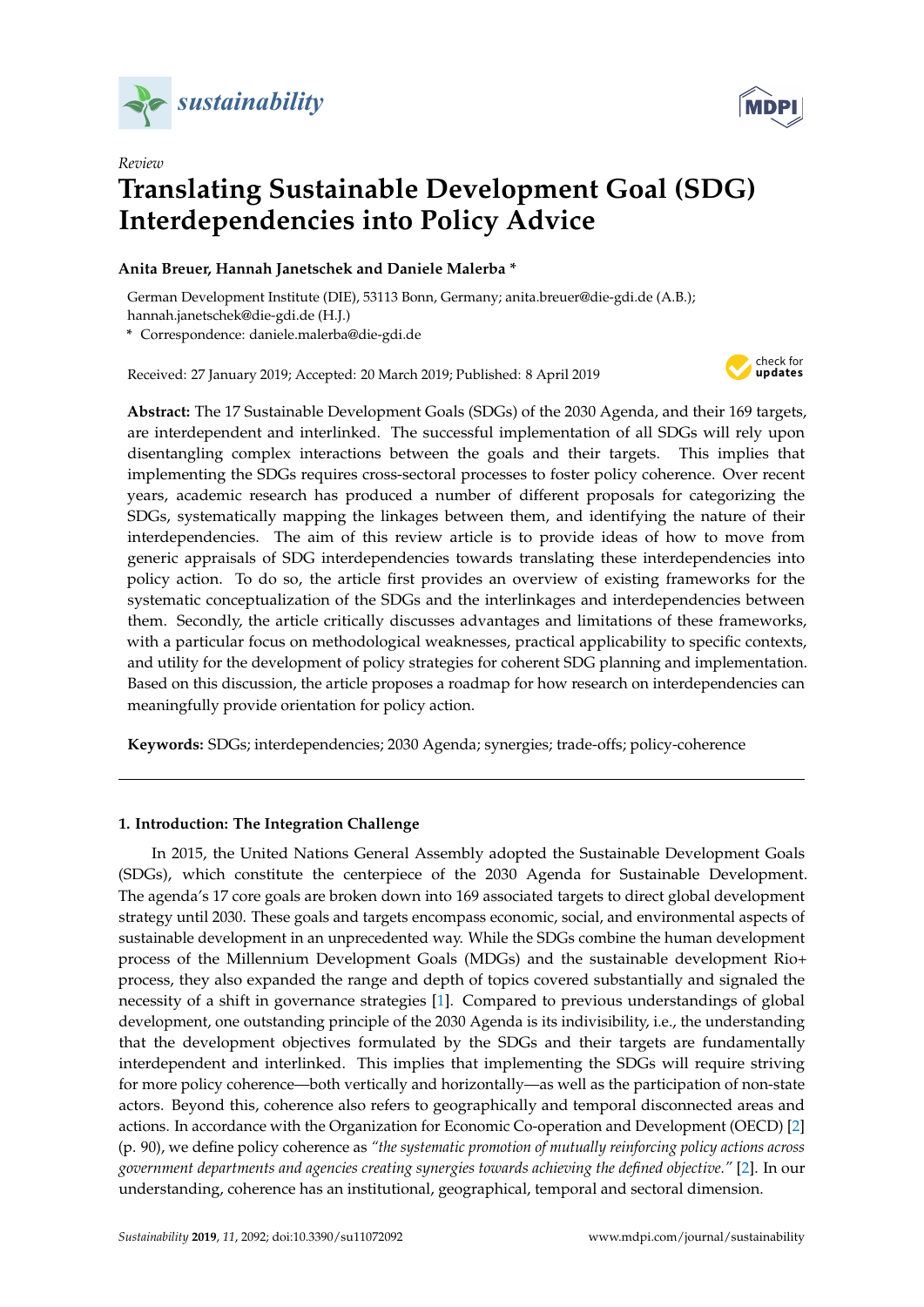However, given the indivisible nature of the 2030 Agenda, each of the SDGs resulted from a protracted process of several years of multi-stakeholder consultations and intergovernmental negotiations [\[3,](#page-16-2)[4\]](#page-16-3). As a consequence, the targets of one SDG may now overlap, reinforce, or contradict the targets of one or several other SDGs [\[5](#page-16-4)[,6\]](#page-16-5). Thus, it is likely that implementing the 2030 Agenda will bring about synergies—i.e., situations in which achievements on one goal contribute towards progress on other goals—as well as trade-offs—i.e., situations in which progress achieved on one goal will produce effects detrimental to other goals (or parts thereof). Against this background, a strong integration between goals and targets was called for at the Rio+20 Conference, at which the pursuance of the SDGs was decided. Achieving such integration will require identifying the interdependencies between and within the SDGs, as well as understanding the nature, magnitude, and potential implications of these interdependencies.

Given the interlinkage of seemingly each goal with nearly every other goal, achieving a coherent integration of the SDGs within national public policies appears a daunting task. In view of its complexity, one rather defensive approach for policy makers would be to continue with business as usual, while hoping that some actions will eventually match one of the 169 targets. However, such inertia involves the risk of incoherent, siloed policies and, ultimately, adverse impacts of policies and programs. By contrast, a more proactive approach would seek to identify critical interdependencies and agree upon the most important themes and areas for action within all responsible and affected stakeholders at the national and subnational level, as well as in partnership with regional neighbors and organizations in order to mediate trade-offs and foster synergies.

To facilitate the latter, proactive, approach, scholarly literature has, over recent years, produced a number of different proposals for categorizing the SDGs, systematically mapping the linkages between them, and identifying the nature of their interdependencies. However, despite their common basic objective, these proposals differ considerably with regard to their methodological approaches, the level at which their analysis is performed, and the potential implications for policy action that can be derived from them.

In view of this, the purpose of this paper is to review this rich and diverse academic mapping of interdependencies and to lay the groundwork for translating it into advice for coherent policy making. To do so, the remainder of this paper unfolds as follows:

The following Section [2](#page-1-0) provides an overview of existing frameworks for the systematic conceptualization of the SDGs and the interlinkages and nature of interdependencies between them.

Section [3](#page-7-0) critically discusses advantages and limitations of these frameworks, with a particular focus on methodological weaknesses, their practical applicability to specific contexts, and their utility for the development of policy strategies for coherent SDG planning and implementation.

Based on this discussion, Section [4](#page-12-0) formulates ideas for a roadmap of a transdisciplinary research that facilitates translating these interdependencies towards change for integrated implementation of the SDGs within spatial reference units (exemplified with the landscape approach). This last step aims to assess the complexity of SDG interdependencies at a generic level and, at the same time, lays the groundwork for the generation of knowledge for concrete action towards sustainable development.

# <span id="page-1-0"></span>**2. Literature Overview: Frameworks for the Conceptualization of Sustainable Development Goal (SDG) Interlinkages and Interdependencies**

This and the following sections present a critical review of the existing literature on SDG interlinkages, and the related frameworks. Following standard critical reviews, the literature (articles, reports and studies) considered in these sections was selected through website searches and snowball techniques starting with the most cited and recent publications. The aim of the article was not to perform a meta-analysis or a systematic review. This is also driven by the fact that the literature, especially the empirical evidence on interlinkages between a large amount of goals, is fairly young and small compared to other research streams.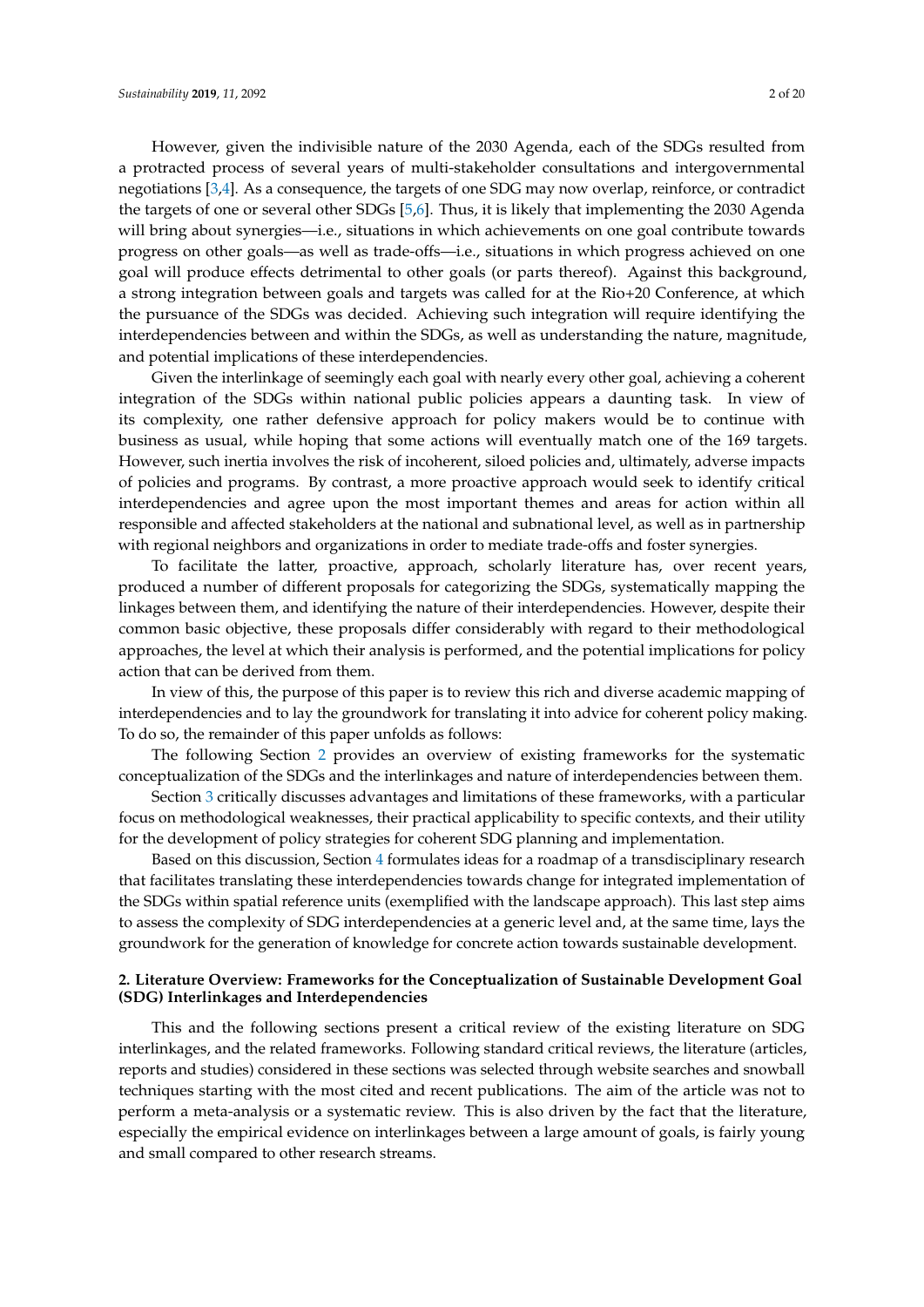<span id="page-2-0"></span>The first generation of attempts to structure the SDGs systematically by categorizing them according to their main intended outcomes was largely inspired by a framework, nicknamed "the doughnut" for its distinctive visualization, which was first published in an Oxfam discussion paper by Raworth [\[7,](#page-17-0)[8\]](#page-17-1). Raworth's doughnut seeks to combine an environmental ceiling beyond which Earth systems may become irreversibly unstable, based on the planetary boundaries approach [\[9\]](#page-17-2), with a social foundation below which it is unjust for people to fall below.

Drawing on the doughnut framework, Niestroy [\[10\]](#page-17-3) proposes a framework model consisting of concentric circles, in which a core of people-centered SDGs (SDGs 1, 3, 4, 5, 10) relies on and is embedded into a middle circle of SDGs that are related to the production, distribution, and delivery of services (SDGs 2, 6, 7, 8, 9, 11, 12). These, in turn, depend on the conditions of the natural environment and are hence embedded into an outer circle of SDGs that relate to natural resources and ecosystems: climate, oceans, biodiversity, and land (SDGs 13, 14, 15). SDG 16 (peace, justice and strong institutions) and SDG 17 (means of implementation) are depicted outside the model as underlying and enabling goals (see Niestroy [\[10–](#page-17-3)[12\]](#page-17-4), p. 11, [https://www.die-gdi.de/uploads/media/DP\\_9.2016.pdf\).](https://www.die-gdi.de/uploads/media/DP_9.2016.pdf))

Drawing the attention to the limited nature of natural resources that constitute the necessary input for a multitude of SDGs, this conceptualization underlines the importance of adopting mitigation strategies to reduce degradation of natural resources if the goals of all four dimensions of the 2030 Agenda are to be achieved everywhere, for everyone.

In a similar fashion, a model proposed by the global research initiative The World in 2050 [\[13\]](#page-17-5) represents the SDGs as delineated by the planetary boundaries. Within these boundaries, global partnerships for sustainable development (SDG17) and governance (SDG16) provide the frame in which the remaining goals of Agenda 2030 are represented as interlinked clusters, grouped according to five main categories of SDGs: social and economic development (SDGs 8, 9, 11), universal values (SDGs 4, 5, 10), basic human needs (SDGs 1, 2, 3), and sustainable resource use (SDGs 6, 7, 12).

The common denominator of the models described above is that they not only categorize goals according to their intended individual outcome, but also cluster them in a similar manner according to their systemic role. Goals related to securing basic human needs are considered as ultimate goals or outcomes of development by these models, and are thus located at the center. They are embedded within a layer of goals related to the process of obtaining socio-economic goals that constitute the necessary means to achieve these ultimate goals. Goals related to both outcome and process are confined by an outer layer of goals related to bio-physical preconditions which, at the same time, represent the limited amount of resources and sinks that are available to achieve the outcome- and process-related goals.

These conceptualizations fulfil the requirements of what Wackernagel et al. [\[14\]](#page-17-6) and O'Neill, et al. [\[15\]](#page-17-7) describe as the essence of any serious definition of sustainable development—the improvement of the quality of human life within the carrying capacity of supporting ecosystems—and the importance of the provisioning system (both social and physical) in achieving this goal. At the same time, however, these conceptualizations reflect an interpretation of sustainable development that has been criticized for its anthropocentric nature. Anthropocentrism is a current in the philosophic discipline of environmental ethics that perceives nature as the human habitat which has a mere instrumental value insofar as the wellbeing of present and future generations depends on its preservation [\[16\]](#page-17-8). In this line of thinking, clearly what is considered worthy of being *sustained* is human well-being rather than the environment [\[17\]](#page-17-9). Critics of anthropocentric interpretations have postulated complementing anthropocentric interpretations of sustainable development with biocentristic interpretations that emphasizes the intrinsic value of all living beings and facilitate the adoption of new perspectives for a broader ethical foundation of the SDGs [\[16,](#page-17-8)[18\]](#page-17-10).

Put in a nutshell, the clustering exercises described above illustrate the importance of systemic thinking when implementing the 2030 Agenda, given that the individual SDGs are inextricably linked by input–outcome relations. However, they fail to elucidate the causal relations that link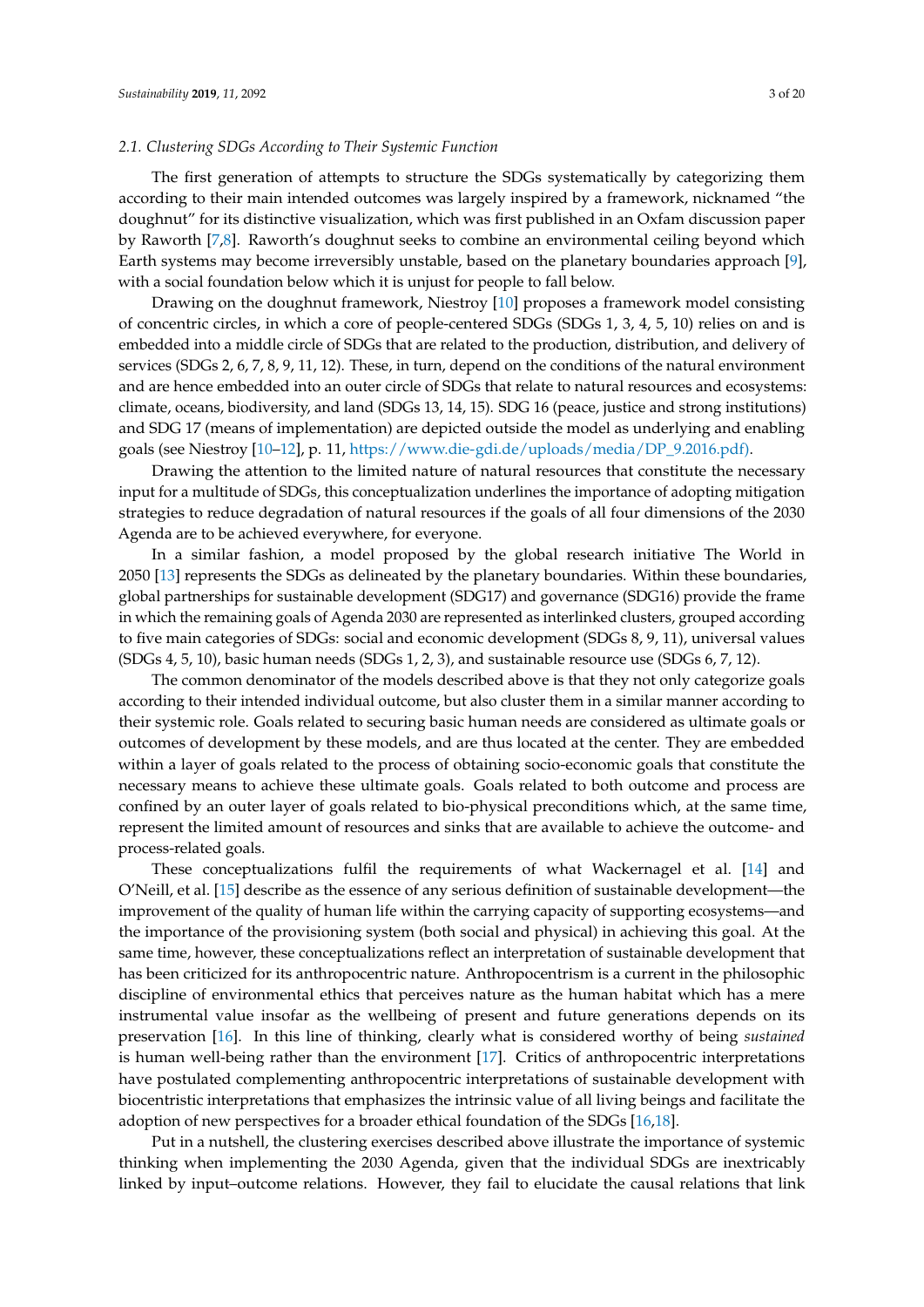the SDGs, which are rather located at the underlying level of their associated targets. In view of this, the second generation of attempts to conceptualize the SDGs has put an explicit focus on the target-level interlinkages between the SDGs.

# <span id="page-3-1"></span>*2.2. Towards the Exploration of SDG Interlinkages at the Target Level*

Le Blanc [\[19\]](#page-17-11), for example, presents the SDGs as a network of related targets. Combining the methodologies of network analysis and content analysis, Le Blanc explores the existence of links between the SDGs based on the wording of the individual targets. For example: Target 12.4 of SDG 12 (responsible consumption and production) is linked to SDG 3 (good health and well-being) due to its wording: "by 2020 achieve environmentally sound management of chemicals and all wastes throughout their lifecycle in accordance with agreed international frameworks and significantly reduce their release to air, water and soil to minimize their adverse impacts on human health and the environment". While the network resulting from Le Blanc's analysis provides useful insight into the different degrees of interconnectedness between the SDGs, it informs neither about whether the nature of these connections is positive or negative, nor about the empirical underpinnings of these connections. Furthermore, Le Blanc's analysis does not provide specific advice on how to get started with tackling the complexity that results from the interconnectedness between the SDGs.

# <span id="page-3-0"></span>*2.3. Establishing a Priority Order for Policy Action in Implementing the SDGs*

Picking up on this latter problem, a research collaboration between the OECD and the think tanks New America and Green House has made an advance toward the establishment of a priority order, which they describe as an adequate, logical sequence in which the SDGs should be addressed [\[20\]](#page-17-12). To do so, Scott, Leitner, and Hynes surveyed 85 experts from think tanks, governments and private institutions, the World Bank, the OECD, universities, and foundations, and civil society organizations. However, in order to obtain clear judgments from their respondents, Scott et al. first had to break the SDG targets down into their essentials. Given that the SDGs' targets resulted from a long process of reiterated consultations and amendments, their wording is at times overly complex and complicated. To get to the essence of the targets, the researchers first excluded targets that were in fact policies or other "means of implementation" and retained only those that formulate true objectives. In the next step, the researchers extracted the core aim of the remaining targets, by removing explanatory details such as who should be involved and how and by when it should be done. By doing so, they arrived at 117 straightforward targets. Each respondent was then asked to select 20 out of these 117, which, according to his/her judgment, should be addressed first in order to help fulfill all of the SDGs.

Interestingly, in the resulting aggregate ranking targets concerning rights, governance, and people's basic conditions of life are given a considerably higher priority than those that refer to environmental concerns.

While the priority order that results from this approach makes intuitive sense for certain developing-country contexts, it appears less appropriate for countries in which certain standards of human rights have already been achieved and basic conditions of life are guaranteed for the majority of the population. It also stands in stark contrast with the message of the clustering exercises introduced earlier, which stressed the important systemic role of the goals related to the biophysical-input dimension of development.

An alternative proposal for establishing a priority order that underlines the importance of systems analysis and network analysis has been presented by Allen, Metternicht and Wiedmann [\[21\]](#page-17-13). The authors apply a multi-criteria analysis (MCA) decision framework for the prioritization of SDGs in the Arab region. The three criteria used by Allen et al. are (i) "level of urgency" (using trends); (ii) "systemic impact" (using network analysis and semi-quantitative studies); and (iii) "policy gap" (coverage of targets in national development strategies).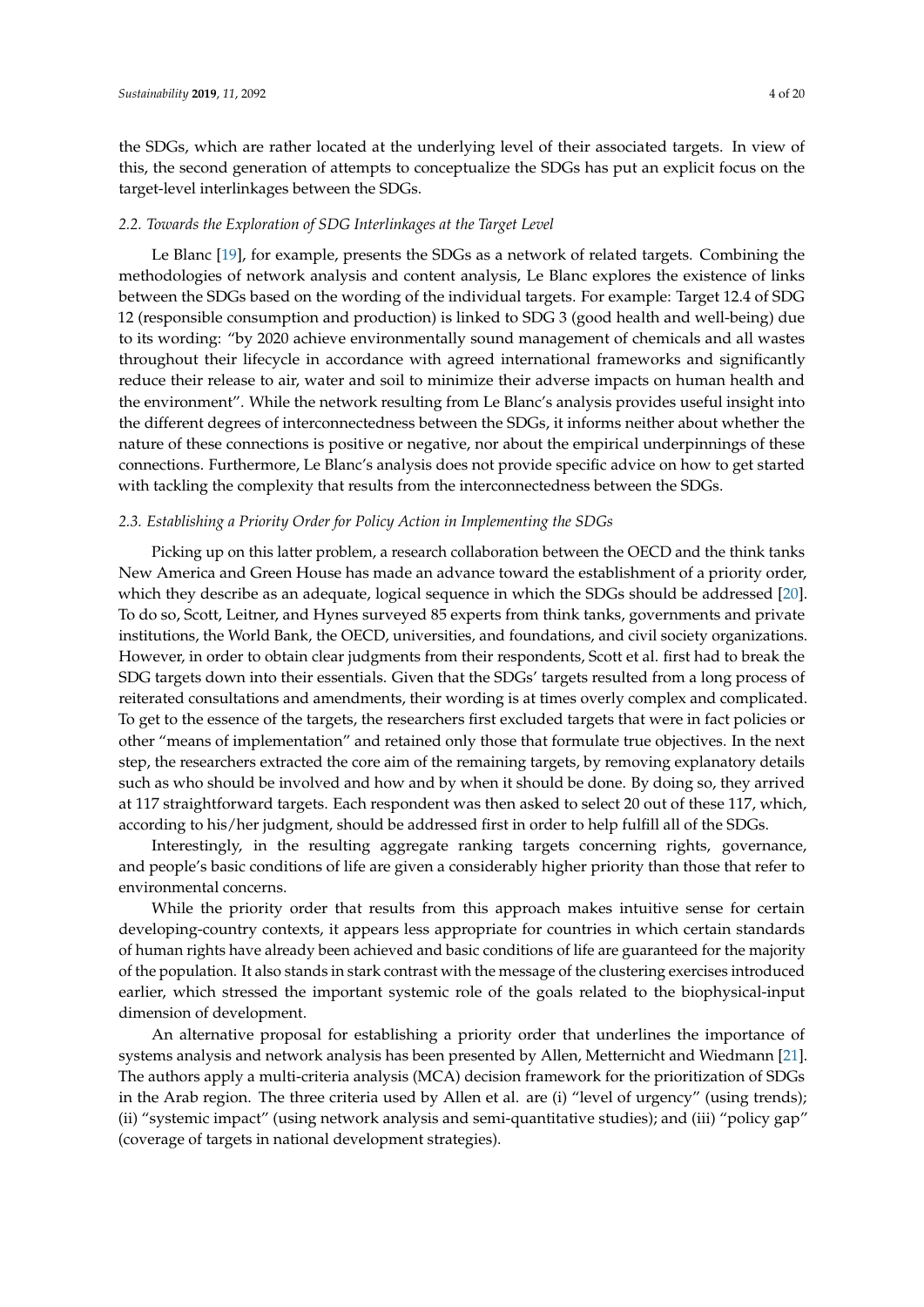### *2.4. Applied Empirical Analysis of Synergies and Trade-Offs between the SDGs*

A proposal for an evidence-based approach to cross-check for interactions between SDGs, motivated by the very concern about potential trade-offs between socio-economic development and global environmental sustainability was brought forward by Griggs et al., 2014 [\[22\]](#page-17-14). The authors propose to formulate equations that represent simplified assumptions about the trade-offs between socio-economic and biophysical development objectives at the global level. In such equations, factors that critically shape these trade-offs are represented by letters or symbols that act as placeholders for parameter values. In order to apply these equations empirically and analyze how trade-offs between specific goals play out in specific contexts, the parameter placeholders then need to be replaced by actual, data-based parameter values.

It appears then, that analyses of the interaction between the SDGs, which are helpful in providing strategic advice for a defined group of actors in a given context setting, should start from a particular goal (or set of goals) as an entry point and look at how this goal interacts with others in the context of interest. One example is the PricewaterhouseCoopers (PwC) Business Navigator [\[23\]](#page-17-15) which seeks to help business leaders understand how their companies' activities impact the achievement of each individual SDG (either positively or negatively). The online diagnostic tool, developed by PwC, taps into a database that pulls together 240 performance indicators, drawn from numerous global databases, to create a country score against each SDG. These scores intend to help business leaders identify the SDGs that are of most relevance given their companies' countries and sectors of operation.

An approach intended to assist policy-makers increase policy coherence in SDG planning is the use of simulation models [\[24\]](#page-17-16). Modeling and simulation (M&S) refers to the computer-aided use of mathematical, physical, or other logical models that allow the representation of the dynamics of complex systems via simulation. Typically, such systems consist of a large number of input parameters, the variation of which can have a significant impact on the performance of the entire system. M&S is applied to explore how such systems behave over time under the variation of input parameters in situations where real world experiments are either not possible or too risky. One example is the World Economic Forecasting Model (WEFM), which was developed to allow the UN Development Policy Analysis Division (UNDPAD) to produce consistent forecasts for the global economy [\[25\]](#page-17-17). Another example is the iSDG model, developed by the Millennium Institute, which aims to enable decision-makers and civil-society stakeholders to visualize the long-term trajectory of their country's current development path and help them to devise alternative coherent policies that are better suited to achieving the SDGs. The Millennium Institute has been working on the prototype of the iSDG model since 2014, and first applications of the model to specific pilot countries are now underway: Collste, et al. [\[26\]](#page-17-18), for example, use the model to analyze the impact of investments in photovoltaic capacity on SDG 3 (health and well-being), SDG 4 (education), and SDG 7 (affordable and clean energy) in Tanzania. Another major modelling exercise, building upon and enriching Integrated Assessment Models (IAM) used for the Intergovernmental Panel on Climate Change (IPCC), is underway with the global research initiative The World in 2050 [\[27\]](#page-18-0).

In the advent of the first global progress review at the UN High Level Political Forum in 2016, Nilsson, Griggs, and Visbeck [\[28\]](#page-18-1) proposed a scale to help policy makers understand the different interaction types between the SDGs and their targets in order to support decision-making on national priorities. The seven-point scale, which attributes scores to the different potential interactions, differentiates between three degrees of positive interactions (indivisible  $= +3$ , reinforcing  $= +2$ , and enabling  $+1$ ), neutral interactions (consistent = 0), and three degrees of negative interactions (constraining =  $-1$ , counteracting =  $-2$ , and cancelling =  $-3$ ).

This proposal was taken up and further developed in a report published by the International Council for Science (ICSU) in 2017 [\[5\]](#page-16-4). The authors of the report complement the scale proposed by Griggs et al. by five key dimensions ((1) governance, (2) geography, (3) time, (4) technology, (5) directionality) that shape and contextualize the interactions [\[5,](#page-16-4)[29\]](#page-18-2). These dimensions are considered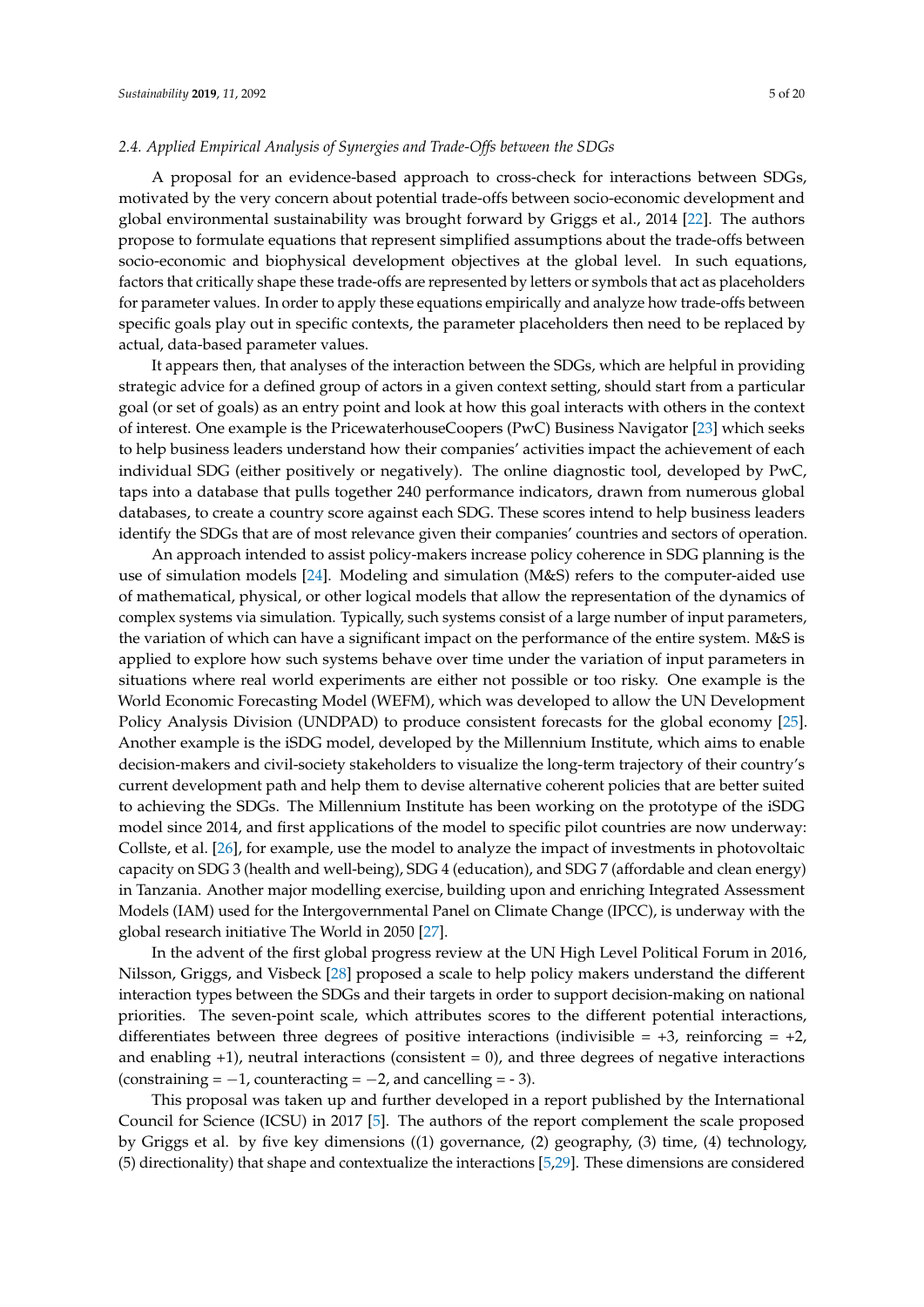as crucial for the practical application of the scale since in most cases the assignment of an interaction score will depend on these contextual dimensions, as illustrated in the following examples:

- (1) In many cases, the negative nature of a relationship is the result of poor governance. The production of renewable energy (Target 7.2), for instance, can be associated with the infringement of rights (Target 1.4), when mega-projects for renewable energy are realized without consultation or compensation of the affected local communities. However, this negative interaction is not intrinsic to the production of renewable energy itself, but rather the result of inadequate governance.
- (2) Some relationships are generic across borders, while others are specific to a particular geographic context. The trade-off between bioenergy (Target 7.2) and food (SDG 2), for example, appears more prominently in the southern hemisphere than in northern European countries.
- (3) Some interactions develop in real time, while others show significant time lags. For example, increasing fertilizer use or harvesting remaining fish stocks can boost agricultural productivity (Target 2.4) and thereby food security (SDG 2) in the short term. However, these practices may have longer-term negative impacts on several SDGs, such as the conservation of oceans (SDG 14), and halting biodiversity loss (SDG 15).
- (4) In some cases, existing trade-offs could be significantly mediated or even eliminated by the development of suitable technology. The growth in personal mobility, for instance, at present conflicts with climate-change mitigation efforts. In the future, however, the transition to cars fueled by renewable electricity could mediate this trade-off.
- (5) Interaction between two SDGs or targets can have different directionalities. A unidirectional relationship means that objective A affects B, but B does not affect A. For example, electricity access (Target 7.1) is needed for powering clinics and delivering health care (Target 3.8), but health care is not needed for providing electricity access.

Having explained the framework, the authors of ICSU 2017 go on to apply it to a selection of four entry goals (SDGs 2, 3, 7, and 14) in order to evaluate the key target-level interactions between these goals and all other SDGs [\[5\]](#page-16-4). Each interaction is attributed a score based on the authors' expert judgment and existing scientific literature. Based on this analysis, the authors come to the conclusion that no fundamental incompatibilities exist between goals—where one target as defined in the agenda would make it impossible to achieve another. However, they identify a number of potential constraints and interdependencies that require coordinated policy interventions to protect vulnerable groups, promote equitable access to services and development opportunities, and manage competing demands over natural resources to support economic and social development within environmental limits [\[5\]](#page-16-4) (p. 8).

While ICSU 2017 [\[5\]](#page-16-4) maps interactions between SDGs through a qualitative approach based on expert judgment, a quantitative mapping exercise has been conducted by Pradhan et al., 2017 [\[30\]](#page-18-3). By using available data on SDG indicators and statistical techniques, their analysis assesses interlinkages between and within goals, at both country and national level. Significant negative correlations are classified as trade-offs, and significant positive correlations as synergies. Their findings show that, within SDGs, synergies largely outweigh trade-offs. With regards to interactions between SDGs, SDG 1 (No poverty) was found to have synergies with most other goals; while SDG 12 (Responsible consumption and production) is the one that presents most trade-offs with other SDGs. Interestingly, some of the findings by Pradhan, et al. [\[30\]](#page-18-3) differ from those of ICSU [\[5\]](#page-16-4). While the latter mostly found synergies between SDGs 2, 3, 7, and 14, the former arrive at a more mixed picture. One of the reasons could be that while Pradhan et al. aim to assess correlations through the use of Spearman's rank correlation, ICSU tries to identify causal and functional relations.

Pushing the applied analysis of interactions further Weitz, Carlsen, Nilsson and Skånberg [\[6\]](#page-16-5) present an approach to assessing the systemic and contextual interaction of the SDG targets. Their explicit aim is to provide policy-making with a context-sensitive tool that facilitates coherent SDG planning and effective priority-setting in view of limited national budgets.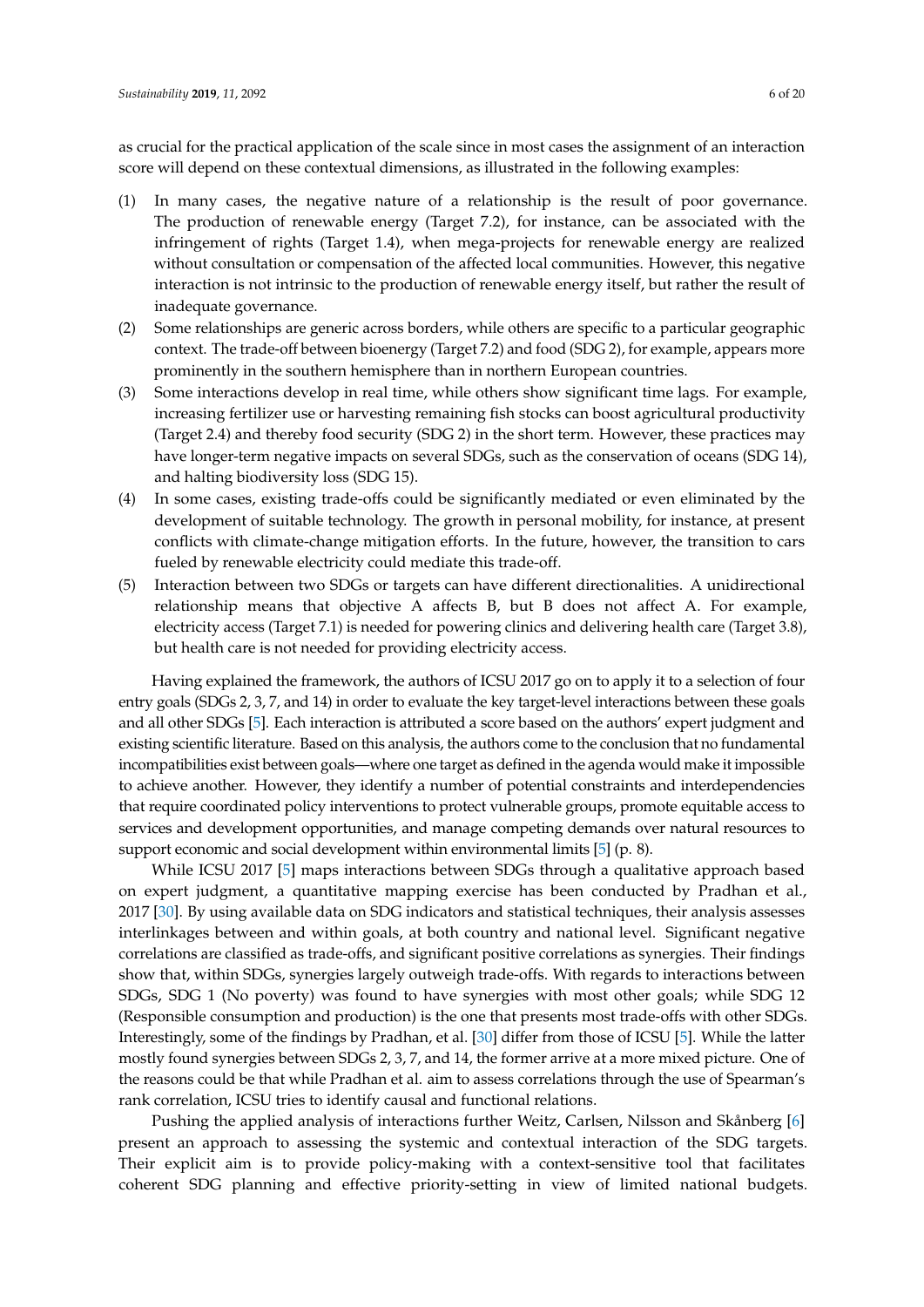Specifically, Weitz et respond to the call for analytical approaches that (1) treat the 2030 Agenda as an indivisible whole (i.e., do not focus on a single specific policy area, goal or target) and (2) take into account that interactions between targets may play out very differently, depending on geographic context, existing governance arrangements and available technological options. However, in contrast to the analysis by ICSU [\[5\]](#page-16-4), Weitz et al. [\[6\]](#page-16-5) do not limit their analysis to a selection of a few SDGs as entry points. Instead, they select two targets from each SDG (excluding SDG 17) that are deemed to be of particular importance in Sweden as the selected country case (see the cross-impact matrix of SDG targets in Sweden: [https://link.springer.com/article/10.1007/s11625-017-0470-0#Fig2\)](https://link.springer.com/article/10.1007/s11625-017-0470-0#Fig2).

Using the seven-point scale proposed by Nilsson et al. [\[28\]](#page-18-1), they begin their analysis by constructing a cross-impact matrix that aggregates expert assessments of how the 34 selected targets would affect one another in the case of Sweden. The resulting matrix consists of 1,122 boxes (34  $\times$  33), each of which represents how the achievement of a row target would affect the column target.

The row-sums of the matrix inform about the net influence a target exerts on all other targets–whether interactions are positive or negative and to what degree on the seven-point scale. A high positive row-sum suggests that a target has a positive net influence on other targets, whereas a negative row-sum suggests that progress on this target would make it generally more difficult to achieve other targets. In turn, the column-sums inform about the net influence a target receives from all other targets. A high column-sum suggests that a target is very positively influenced by other targets. A negative column sum means that progress in other targets makes it more difficult to reach the target.

The information contained in the impact matrix could potentially provide a useful starting point for national governments to rationalize targets and identify those that present particular challenges and opportunities in their specific national contexts.

For example, policies and measures to achieve targets with a net negative influence must be handled with care as they could, otherwise, neutralize efforts to achieve other targets.

For another example, targets that receive most positive influence from progress in other targets may not need much targeted support themselves since they can benefit from investments elsewhere. At the same time, however, they are highly dependent on other targets, and policy-makers who are responsible for the implementation of such highly influenced targets have little control over their own issue area. Thus, they are well advised to establish close relationships with the actors in charge of the targets that hold the key to their development.

The cross-impact matrix provides first indications about policy sectors that pose particular opportunities and challenges in the national planning of SDG implementation. Nevertheless, the authors deem it insufficient to guide priority-setting. In order to prioritize action, they argue, working-level ministerial staff need to have a robust understanding of how the realization of their ministry's priority targets affect, or are affected by, targets under the responsibility of other ministries. To obtain an understanding of the systemic impact of targets, it is necessary to resort to an analysis that parts from individual targets as entry points. Using network analyses that build on the information provided by the cross-impact matrix but that looks at the network of targets from the perspective of selected individual targets, Weitz et al. [\[6\]](#page-16-5) illustrate how these selected targets impact their immediately neighboring targets, as well as targets that are further away in the network. As the authors argue, it cannot be expected that ministerial bureaucrats would maintain an overview of such complex systemic effects in their daily work—this would more likely be the responsibility of coordinating functions such as the Head of State's office. However, working-level bureaucrats should internalize which actors outside their own ministry influence the targets under their sectoral responsibility in order to negotiate compromises and collaboration strategies that generate the best possible outcome for the SDGs.

For the development of cross-sectoral strategies of coordination and collaboration, Weitz et al. [\[6\]](#page-16-5) recommend performing a cluster analysis of the full network of targets. Cluster analysis, a statistical method based on algorithms, is a common technique used for the recognition of organizational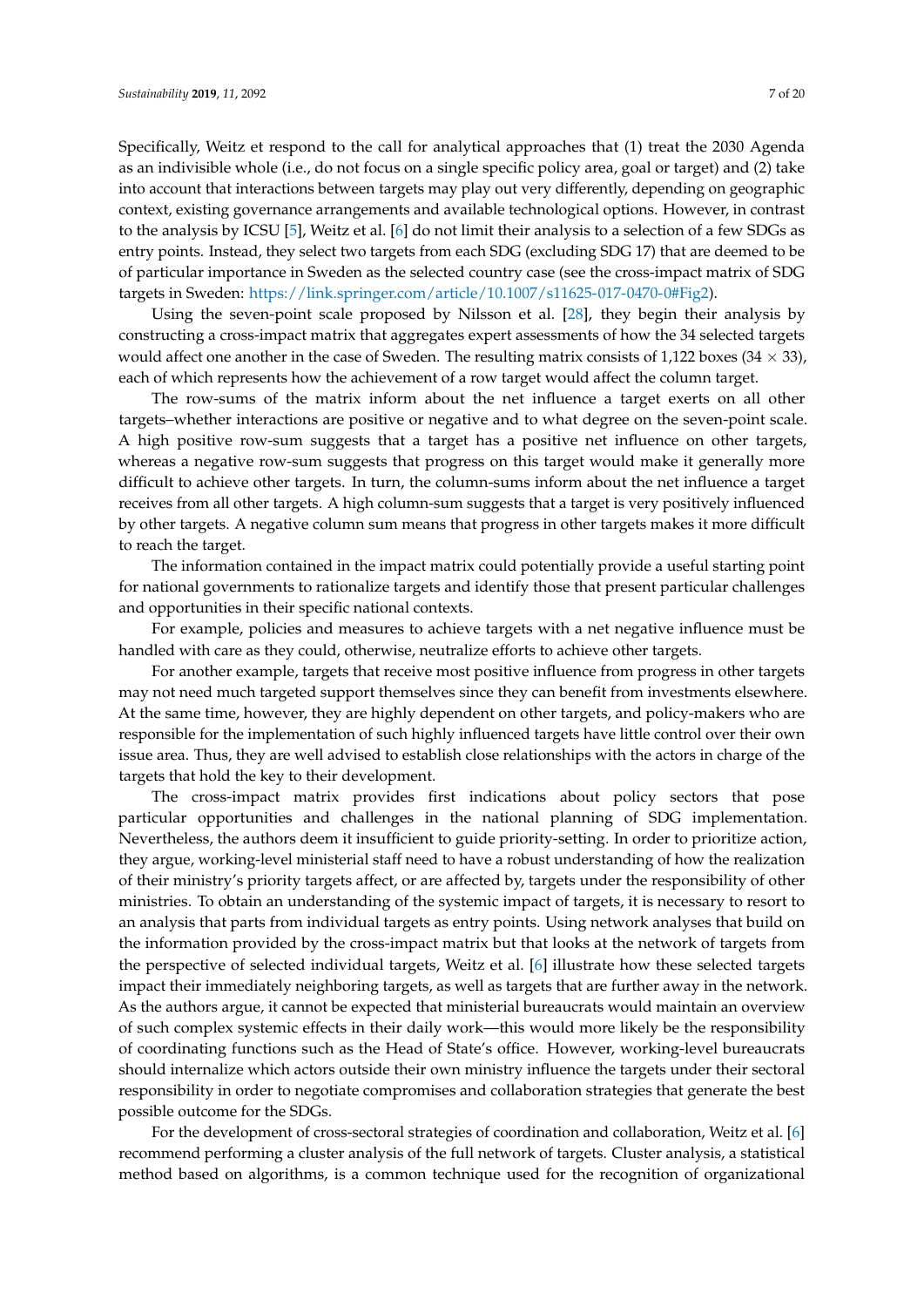patterns. It is based on the core idea that elements of a network are more closely related to nearby elements (with which they are grouped together in a cluster) than to elements farther away in the network. In the realm of SDG implementation and planning, cluster analysis may be useful for governance innovation because it can reveal that a set of actors corresponding to the targets included in a cluster may be different from the present logic of how political responsibility is currently divided (e.g., across ministries by policy area or topic). According to the analysis by Weitz, et al. [\[6\]](#page-16-5) this is indeed the case in the example of Sweden. This finding goes in line with the observation of Tosun and Leininger [\[4\]](#page-16-3) that, to date, national strategies to implement the 2030 Agenda often appear to be shaped by domestic-path dependencies rather than by the interlinkages of the SDGs. This involves the risk that instead of tackling the more substantial institutional reforms needed to achieve socially optimal integrated solutions, policy-makers merely seek to accommodate the interests of powerful established actors. Against this backdrop, information obtained through cluster analysis could be highly valuable when it comes to designing strategic frameworks that can promote the collaboration between relevant national ministries, private and public sector stakeholders, and transnational actors that is needed to achieve policy coherence.

Finalizing this section, Table [1](#page-7-1) provides an overview of the discussed conceptualization approaches that indicates their scope and the level at which their analysis is performed, and summarizes their primary declared intent.

<span id="page-7-1"></span>

|                                                 | Global                                                                                                                                                                                                                                                                                                                           | Global & National                                                                                                                    | National                                                                                                                                                                                                                                                             |
|-------------------------------------------------|----------------------------------------------------------------------------------------------------------------------------------------------------------------------------------------------------------------------------------------------------------------------------------------------------------------------------------|--------------------------------------------------------------------------------------------------------------------------------------|----------------------------------------------------------------------------------------------------------------------------------------------------------------------------------------------------------------------------------------------------------------------|
| <b>SDGs</b><br>$\overline{a}$                   | Niestroy 2016 / TWI 2050:<br>Clustering SDGs according to<br>main intended outcomes and<br>systemic functions (goal level)<br>Le Blanc 2015: Illustrating degrees<br>of interconnectedness between the<br>SDGs at target level<br>Scott et al 2017: Establishing<br>a priority order for implementing<br>the SDGs (target level) | Pradhan et al. 2017: Providing<br>a systematic, data-driven analysis<br>of interactions between all SDG<br>indicators (target level) | PwC-GMIS-UNIDO 2017:<br>Distinguishing interaction types<br>between all SDGs (target level)<br>Weitz et al (2017): Understanding<br>interaction types between SDG<br>targets and mapping national<br>level responsibilities for SDG<br>implementation (target level) |
| as entry points<br>SD <sub>Gs</sub><br>Selected | ICSU-ISSC 2017: Understanding<br>interactions between selected<br>SDGs (target level)                                                                                                                                                                                                                                            | Simulation Models by TWI2050,<br>WEFM, UNDPAD 2017:<br>Forecasting global system<br>dynamics over time (target level)                | Collste et al. 2017: Forecasting<br>national system dynamics over<br>time (target level)                                                                                                                                                                             |

**Table 1.** Scope, level of analysis and primary intent of SDG conceptualization approaches.

# <span id="page-7-0"></span>**3. A Critical Discussion of Existing Frameworks and Mapping Approaches**

The previous section provided an overview of the current state of scholarly research on interdependencies between the SDGs and the existing frameworks and approaches towards studying and mapping these interdependencies. Although these approaches offer promising starting points for a systematic study of SDG interdependencies, they demonstrate several limitations that hamper their practical application, particularly when it comes to translating their findings into concrete policy advice for coherent SDG planning and implementation in national contexts.

To structure our discussion of these limitations, we apply three broad criteria: (1) methodological and conceptual challenges that are relevant to the empirical analysis of SDG interlinkages; (2) context sensitivity that is necessary for analysis and national implementation of the SDGs; (3) a critical ranking of goals that will be inevitable for the implementation of the SDGs under the conditions of limited availability of natural resources [\[9\]](#page-17-2). As these categories are not mutually exclusive, they may at times overlap, and many limitations are shared between them.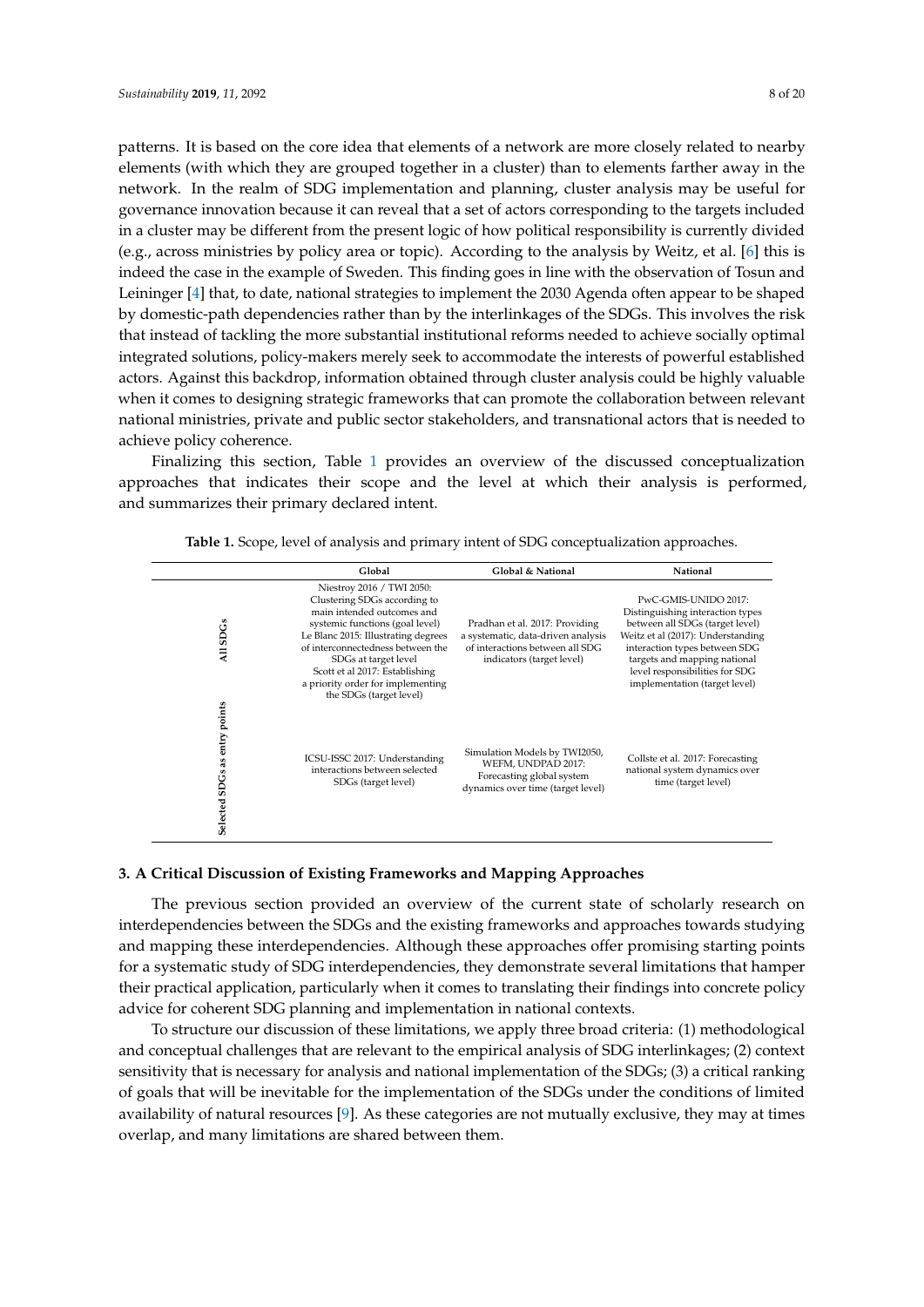Regarding methodological challenges, three main limitations deserve highlighting. The first limitation is a conceptual one: many SDG targets cannot be properly translated into measurable indicators due to the conceptual complexity. For example, it is challenging to identify a suitable indicator for the target 8.5 of achieving "decent work" for all. The Global Indicator Framework for the Sustainable Development Goals proposes Average hourly earnings of female and male employees, by occupation, age and persons with disabilities as an indicator to measure this target. This indicator provides information about the fairness of income. However, it only captures part of the concept of "decent work" defined by the International Labour Organization (ILO), which also includes aspects such as security in the workplace and social protection for families, better prospects for personal development and social integration.

There is also a need for a stronger theoretical basis in relation to the integrated SDG implementation. In fact, theories and models explaining the effects of interlinkages between goals are often missing or incomplete. Therefore, conceptual clarity and theoretical arguments on the links between, and integration of, the SDG targets are a precondition for the actual measurement of the indicators.

The second limitation relates to issues of operationalization: the data needed to empirically assess interlinkages between the SDGs in a comprehensive manner are not always available [\[31\]](#page-18-4). So far, the Inter-Agency and Expert Group on SDG Indicators (IAEG-SDGs) has agreed on 230 indicators to assess success towards the achievement of the 17 SDGs and their 169 targets. While some of these indicators are easy to define and measure, roughly half of them lack acceptable country coverage, cross-country comparability, or agreed-upon methodologies for measurement [\[32\]](#page-18-5). To give an example, in many developing countries household censuses are conducted infrequently and often ask different sets of questions. Therefore, the tracking of changes in poverty and inequality is constrained in many cases. Moreover, data and estimates are often missing for relevant countries or segments of the population. Sticking to the previous example, this implies incomplete data for many countries with high poverty rates or large segments of the population living in poverty. Similar problems exist with regards to data on environmental outcomes. Therefore, the possibility of achieving a full assessment of interactions between SDGs is severely limited in many circumstances. Such data constraints are one of the reasons why the practical application of some of the reviewed frameworks and approaches has thus far remained limited to specific cases, for which information availability is high [\[5,](#page-16-4)[22,](#page-17-14)[26,](#page-17-18)[30\]](#page-18-3). This presents a particular challenge for developing countries with poor data availability.

The third methodological issue is related to the processes used to estimate the nature, strength, and relevance of interlinkages between SDGs, as well as the possibility of replicating (i.e., reproducing and verifying) these processes. Some frameworks use a qualitative approach to estimate the nature of interlinkages of SDGs. ICSU [\[5\]](#page-16-4) and Nilsson et al. [\[28\]](#page-18-1), for example, propose a seven-score scale to evaluate target-level interactions between the SDGs. In the practical applications of the framework [\[5,](#page-16-4)[6\]](#page-16-5), the attribution of scores to specific interactions is obtained through the work of a team of scientists who base their assessment on their expert judgement and the review of available scientific literature. As the authors concede, this has serious implications for the replicability of the framework in other contexts and by different teams of experts. Moreover, some of these frameworks focus just on a restricted number of goals [\[5\]](#page-16-4) or targets [\[6\]](#page-16-5), which may result in a selection bias.

Recent attempts to empirically model and measure interlinkages between the SDGs have started, and may, at least partially, address the issue of replicability. Currently, M&S approaches appear, subject to data availability, to be best suited to address the problem of replicating previously outlined analytical frameworks (such as the 7-point scale) in different country contexts, which is both time-consuming and challenging in terms of comparability of the findings and answers. Nonetheless, M&S approaches have other limitations, such as the need to use assumptions, as well as the lack of transparency often encountered. Typically, complex simulation models consider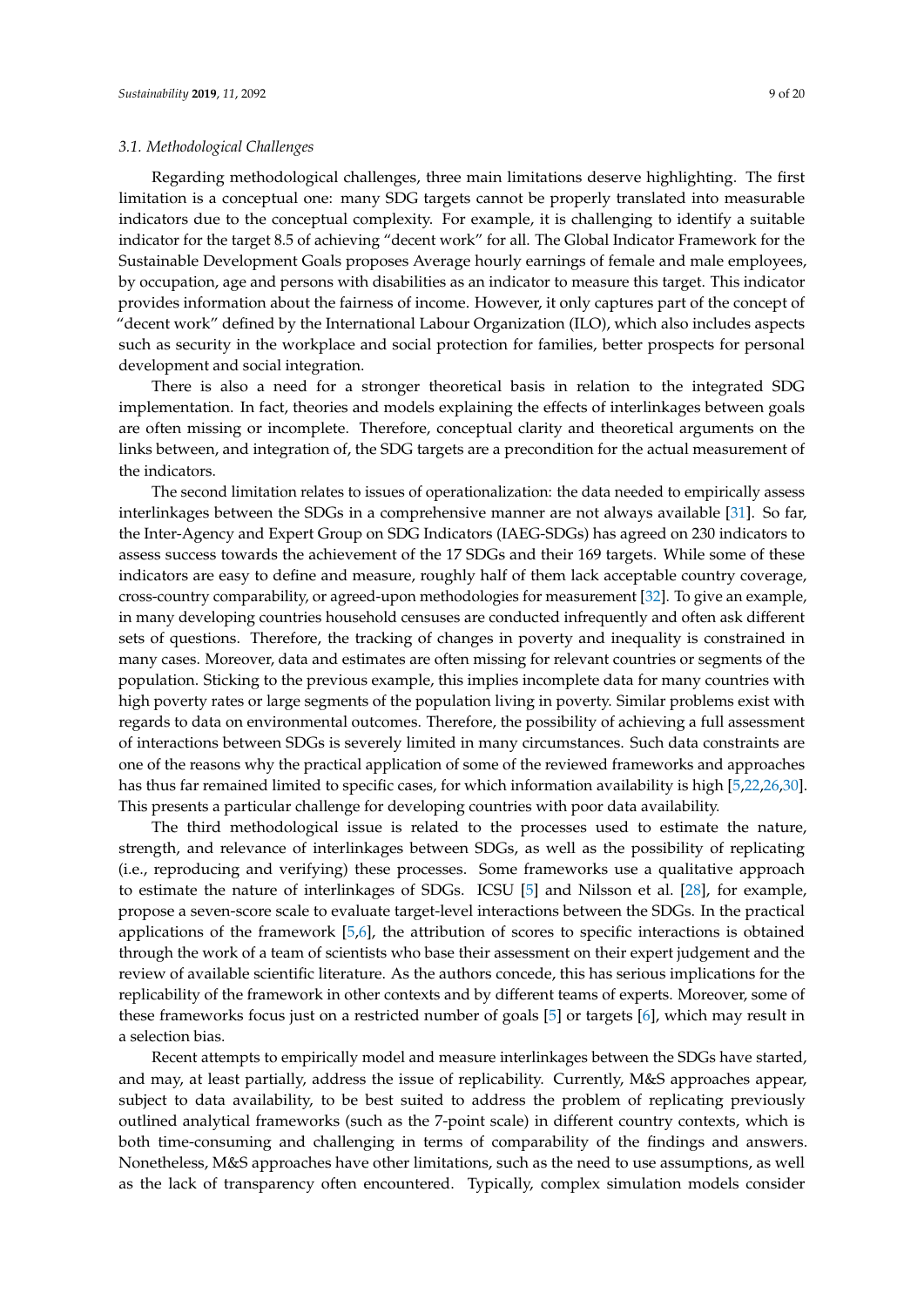interlinkages between more than two goals. Relevant examples are Griggs et al. [\[22\]](#page-17-14), as well as the modelling tools employed by TWI2050 and UNDESA. Allen, et al. [\[33\]](#page-18-6) review a large number of models used in the empirical literature and conclude that, "while some existing models are particularly relevant, it is unlikely that an ideal model can analyse all SDG targets and variables of interest within a single modelling framework". M&S approaches have also advantages compared to other quantitative and replicable approaches. For example, Pradhan et al. [\[30\]](#page-18-3) explore associations and not causality between indicators; and they consider just the first order effects. However, and as mentioned above, the success of M&S approaches is critically linked to the issue of limited data availability. Simulation models are based on assumptions and estimations that need to be correctly specified, and in many developing countries, the necessary data to do so is missing. We will further elaborate in the following section.

# <span id="page-9-0"></span>*3.2. Context Sensitivity*

The second main concern regarding existing frameworks and mapping approaches is their inadequacy to account sufficiently for the diverse nature and specificity of different contexts. This problem is closely related to the issue of replicability discussed in the previous section. The importance of context specificity is a recurrent topic within the SDG literature [\[5](#page-16-4)[,29\]](#page-18-2). It was one of the 5 points mentioned in the ICSU report, Section [2.](#page-1-0) Similarly, Weitz, Carlsen, Nilsson and Skånberg [\[6\]](#page-16-5) state that there is a need to understand how SDG targets interact in given contexts. A final, and more conceptual, critique is brought forward by Nilsson et al., 2018, who argue that it is crucial to understand the actual meaning of an SDG target in context.

Despite the policy relevance, just a few studies take directly into account the context specificity of SDG interactions. In their application of the seven-point scale proposed by Nilsson et al. [\[28\]](#page-18-1), Weitz et al. [\[6\]](#page-16-5), for example, select two targets they deem particularly relevant for the case of Sweden. This involves the evaluation of 1,122 target-level interactions. Due to complexity, the replication of such a comprehensive endeavor may unfortunately remain restricted to a low number of countries and case studies and requires extra capacities in the countries where it is to be carried out.

Similarly, Pradhan et al. [\[30\]](#page-18-3) look at trade-offs and synergies for all countries and indicators, assessing interlinkages between goals, and between targets within goals. Moreover, they assess associations at both global and national levels. The differences in top synergy and trade-off pairs are identified on a global scale and for individual countries. Especially in the context of trade-off, they find significant heterogeneity. These results imply that policy priorities for achieving the SDGs need to be differentiated based on the observed extent of SDG synergies and trade-offs in the considered country.

Finally, Nilsson et al. [\[29\]](#page-18-2) present evidence on interlinkages related to the SDGs on health, energy and the ocean. They show how the interactions depend on geographical context, resource endowments, time horizon and governance. For example, if the expansion of renewables in a certain country includes hydropower as an option, the achievement of SDG 7 (Affordable and Clean Energy) may negatively interact with freshwater ecosystems (SDG 6).

Given the need to improve the availability of the evidence context sensitivity some solutions are proposed in the literature. Quantitative approaches try to deal with the issue of context. For example, simulation and computable general equilibrium (CGE) models (e.g., Collste et al. [\[26\]](#page-17-18)) can be applied to specific countries. However, the feasibility and reliability of CGE modeling is restricted by the methodological challenges discussed in the previous section. As assumptions need to be made, especially in the case of simulations, they can be significant and change both findings and the policy implications based on these findings. This is a relevant limitation for both conceptual frameworks (such as in ICSU [\[4\]](#page-16-3)), as well as simulations and empirical exercises. Therefore, assumptions need to be made explicit and transparent and discussed for different context settings.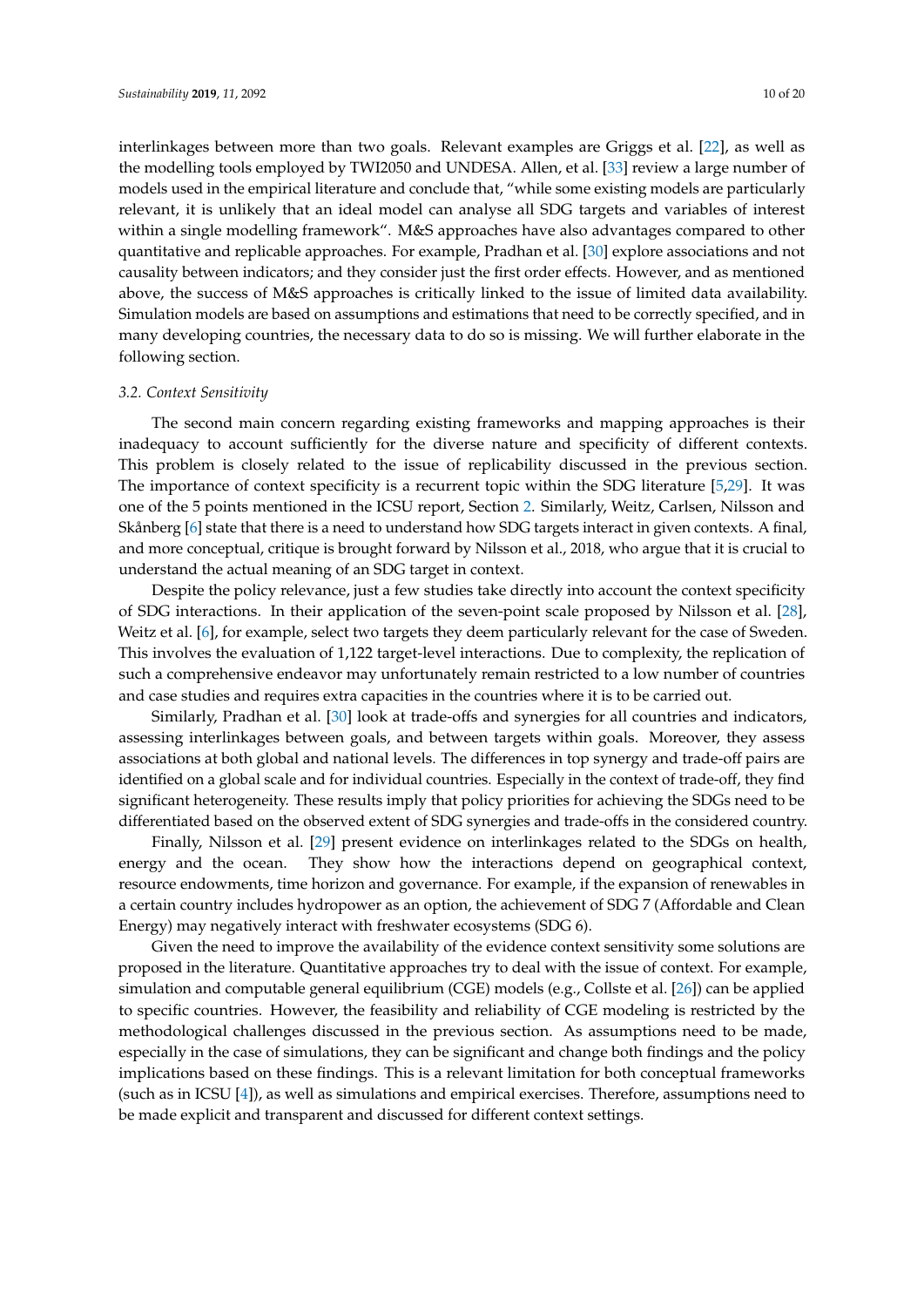#### *3.3. Critical Ranking of Goals*

The issue of goal prioritization remains largely unaddressed in the literature reviewed for the purpose of this paper. While ICSU [\[5\]](#page-16-4), for example, state that their scoring exercise provides a starting point in order to stimulate further discussion and research, the authors abstain from formulating explicit advice on which targets to focus on first.

There are several conceivable reasons for the avoidance of this topic. For one thing, the prioritization of individual goals might appear at odds with the principle of indivisibility of the 2030 Agenda; for another, the prioritization of certain goals and targets over others indubitably involves moral and ethical ramifications [\[34,](#page-18-7)[35\]](#page-18-8). The latter would particularly be the case if goals or targets related to economic or environmental outcomes were to be prioritized over those related to basic conditions of dignified human life or human rights.

Nonetheless, in view of budgetary, political, and resource reasons, it will be almost inevitable that countries prioritize certain goals, targets and indicators over others [\[5\]](#page-16-4). Furthermore, it is only rational for national governments to tailor their agenda of SDG implementation to the needs and specificity of their countries.

Among the different approaches reviewed here, the only one that explicitly addresses the issue of prioritization is the priority order established by Scott, Leitner and Hynes [\[20\]](#page-17-12). Their ranking is based on a survey of 85 experts from different institutions and organizations. Yet, the ranking proposed by these authors presents two of the flaws, which have already been discussed in the previous sections: it lacks methodological clarity, and it represents a global (abstract and general) perspective. Because of the latter, it is difficult to derive policy implications for specific contexts, in particular for developed countries.

Nonetheless, a few ideas for the prioritization of goals can be indirectly derived from the previously analyzed frameworks, as well as from other literature, in particular work on social priorities. Barbier and Burgess [\[36\]](#page-18-9), for example, consider the impact of changes in the SDGs on welfare. In general terms, they suggest focusing on goals and targets associated with the highest monetary returns and contributions to social welfare. This is especially relevant in the presence of budget constraints, frequently experienced by developing countries. Investments and interventions in the field of childhood health, for example, are regarded as having large returns due to long-term gains. Moreover, childhood health is assumed to have important synergetic effects on education and poverty. Public policy already widely uses cost-benefit analysis to choose among several interventions.

An alternative approach could be derived from the approaches dealing with environmental boundaries [\[8,](#page-17-1)[10](#page-17-3)[,13\]](#page-17-5). These approaches could be read as a suggestion to prioritize the conservation of supporting ecosystems if irreversible effects need to be avoided. Socio-economic goals would then be optimized within the constraints of these environmental constraints. In this sense, prioritization can also be seen and conceptualized based on the urgency of the different goals, and the cost of inaction. For example, climate action is urgent, as the consequences of climate change can become irreversible if action is not taken soon and environmental boundaries (such as certain levels of  $CO<sub>2</sub>$  concentration in the atmosphere) are passed.

Yet another approach—in line with the call of SDG 16 to promote inclusive and participatory decision-making—would be to achieve prioritization through societal bottom-up processes in which national-level policy decisions regarding SDG implementation are informed by the needs and priorities expressed by local communities. Some examples have been proposed, such as the use of national constitutions to prioritize certain goals and targets.

In summary, the scholarly discourse on the moral question of prioritization of goals and targets over others needs to be advanced in order to tackle also ethical questions underlying the implementation of the 2030 Agenda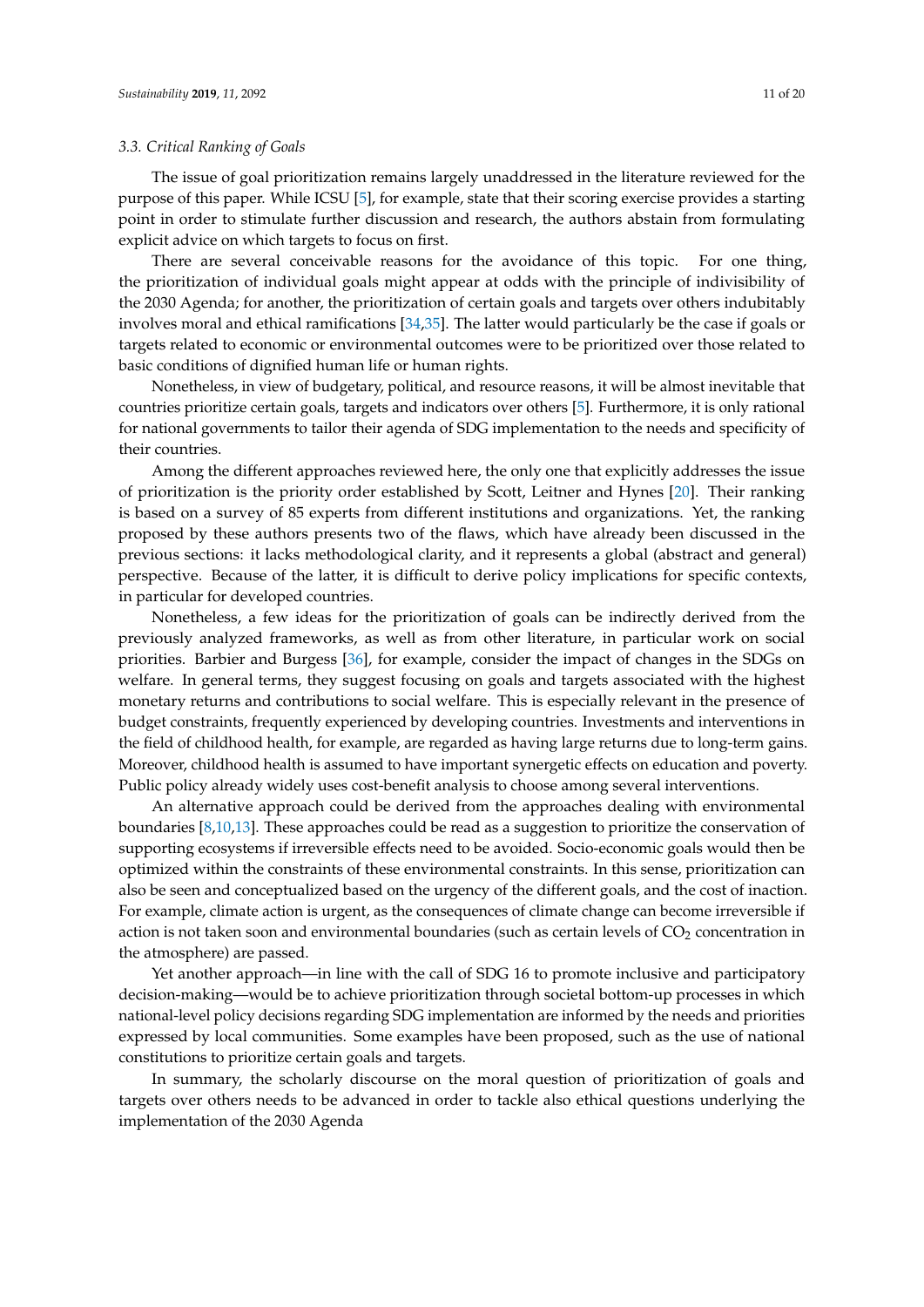## *3.4. Cross-Cutting Issues*

Four further, more general limitations crosscut the three limitations outlined above. First, the existing frameworks for the study of SDG interlinkages do not explicitly deal with the tension between global public goods and the measurement of the SDGs at the national level. Global public goods can be defined as goods with benefits (or costs) that extend to the entire current and future global population, as opposed to goods that affect just one national or otherwise geographically limited area. While the SDGs are meant to be addressed by each country individually, the achievement of some goals is heavily dependent on the international order and patterns of global cooperation, and action on these goals will have repercussions beyond national borders. For instance, the way in which a country proceeds in order to achieve universal access to education (SDG4) is unlikely to have significant trans-boundary impacts. By contrast, if a country reduces its emissions and meets its national emission goals, the same country will still suffer from the effects of climate change if other countries increase (or fail to decrease) their own emissions. As  $CO<sub>2</sub>$  emissions accumulate in the atmosphere that we globally share, the contribution towards reducing emissions (e.g. SDG 7, SDG 12 and SDG 13) in one country goes beyond the actions taken by that country. More generally speaking, the achievement of some SDG targets at the national level may depend on policies implemented by other countries, as well as on action on intra- (ministries within one country), inter- and supra-national levels of governance. Therefore, while policy coherence and horizontal integration is usually strongly advocated in the context of the interlinkages between SDGs, it is also necessary to directly address multi-level coherence and vertical integration between policy levels.

Second, only few frameworks (e.g., [\[8](#page-17-1)[,10\]](#page-17-3)) distinguish between process-related and outcome-related goals. Economic growth (SDG 8), for example, can be considered as a process that will have a positive effect on outcomes such as the quality of education (SDG 4) and health (SDG 3), but could have negative effects on environmental goals (SDGs 13—15). It could be argued, then, that process-related goals should be considered differently than outcome-related goals. Nonetheless, this distinction is made only implicitly or even discarded in most contributions. For example Weitz, Carlsen, Nilsson and Skånberg [\[6\]](#page-16-5) do not distinguish between links with final goals or process-related SDGs when computing the scores for the interlinkages of each SDG.

Third, the issue of time horizons is crucial for the assessment of interlinkages. In fact, SDGs that are synergetic in the short term may show trade-offs in the long run. The opposite might also be true. Alternatively, two goals that do not have a significant interdependency in the short (long)-run might develop one over a longer (shorter) period. This is particularly relevant for capital and skills accumulation. For example, increased investments in education might not have an immediate effect on economic growth, but the returns will materialize in the future. Therefore, the time horizon of the analysis needs to be made explicit. This issue is taken into account in economic models related to the intergenerational sharing of environmental resources [\[37\]](#page-18-10), for example using discount factors. Nonetheless, a better conceptual understanding of the period under consideration when analyzing the interlinkages between SDGs is needed.

Fourth, the analytical frameworks discussed in this paper adopt a rather technical approach towards conceptualizing SDG interlinkages that gives little consideration to the way in which different actor and power constellations might shape national integration strategies. Across the board, either SDG 16 is defined as crosscutting all other SDGs, or "good governance" is generically referred to as an enabler of the 2030 Agenda. With the exception of Weitz et al. [\[6\]](#page-16-5) who, based on their cluster analysis of SDG target interactions, elaborate on the implications of their findings for the collaboration between actors and institutions with responsibility for the different policy areas covered by the SDGs, the issue of necessary institutional reforms to foster synergies or mediate trade-offs is left for future research.

Summing up this section, the frameworks and analytical approaches reviewed in this paper are useful insofar as they identify general, abstract interconnections, synergies and trade-offs between the SDGs. On a positive note, the majority of these publications resulted from team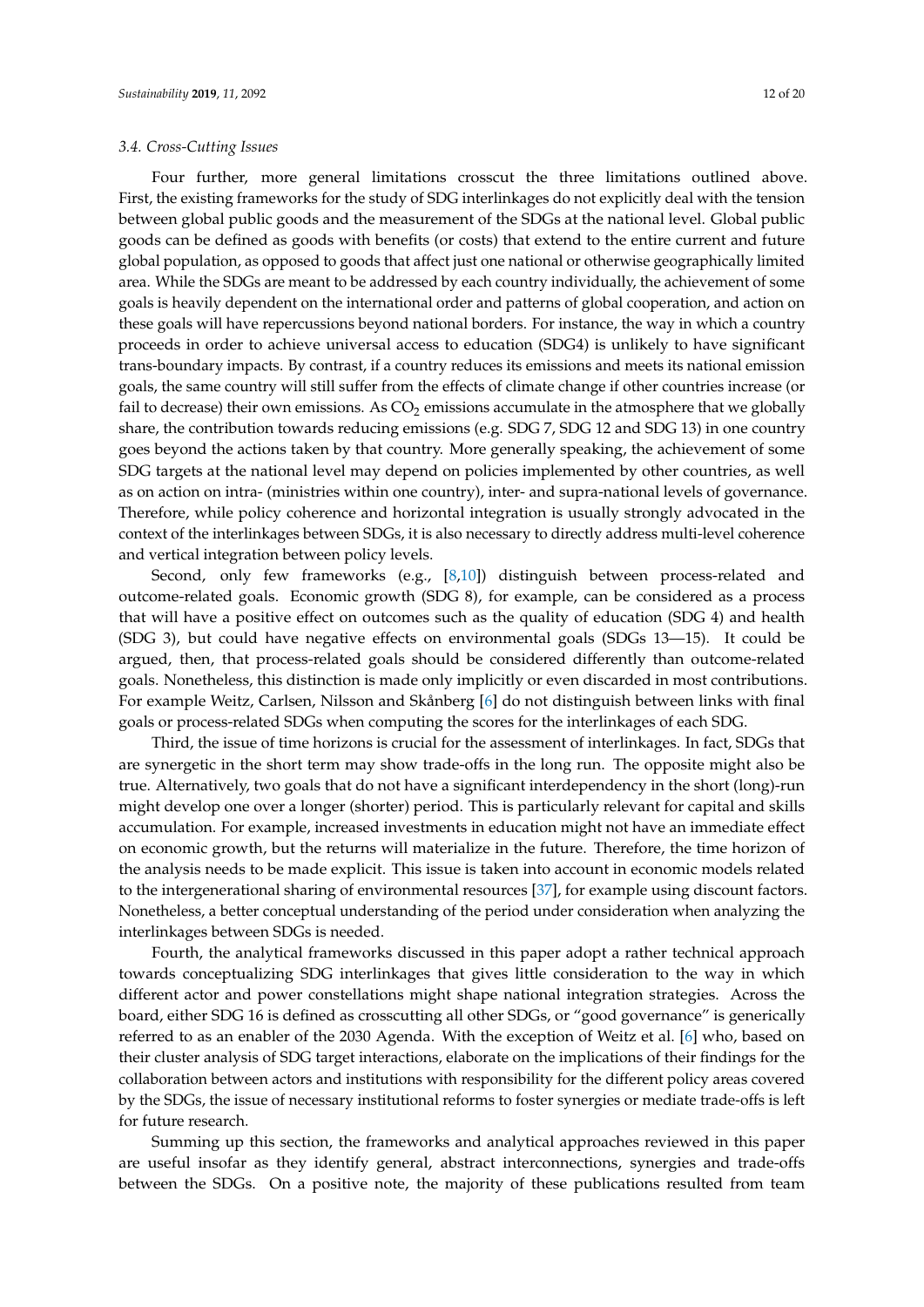efforts that brought together experts from social, economic, and technological/environmental science backgrounds. Such interdisciplinary collaboration is an important first step towards breaking up research silos and creating a common knowledge base about what is really needed to integrate the SDGs. However, a "perfect methodology" should include the following properties: methodological rigor and replicability; context sensitivity; and advice regarding a critical ranking of goals that could guide policy makers in devising SDG integration strategies that suit their national contexts. While the demand for such a "perfect methodology" may ultimately be impossible to comply with, improvements could be implemented that result in policy-oriented research that provides specific responses to the question of how to achieve integrated SDG implementation.

The next section outlines a possible roadmap towards this end.

# <span id="page-12-0"></span>**4. Towards Integrated SDG Implementation: A Proposed Five-Step Roadmap for Co-Creation of Knowledge**

The first section of this paper provided an overview of existing scientific methodological and conceptual approaches towards the identification of SDG interdependencies as well as the scarce literature on how to address the problematic issue of priority-setting in SDG implementation processes. The second section discussed the methodological and conceptual challenges of these approaches. It also highlighted the importance of an analytical approach that pays respect to the nature of the 2030 Agenda as a system of interlinked goals and targets. In both sections we emphasized that a systemic understanding of SDG interdependencies is indispensable if scientific research on these interdependencies is to be translated into policy-making that assures an integrated implementation of the 2030 Agenda, yet at the same time accounts for national circumstances and needs for priority-setting in policy-making. In fact, given the high number of targets and indicators, policy action to achieve one target of the 2030 Agenda in one geographic area or on one specific sector is likely to produce systemic effects with repercussions on other geographic areas or sectors. Stafford-Smith, et al. [\[38\]](#page-18-11) demonstrate that greater attention must be paid to interlinkages in three dimensions: across sectors (e.g., finance, agriculture, energy, and transport), across societal actors (local authorities, government agencies, private sector, and civil society), and between and among low-, medium- and high-income countries.

To gain a systemic understanding of SDG interdependencies in local context settings, it is, on the one hand, necessary to identify the inputs that are needed for change such as, for example, the required financial resources, natural resources, and workforce. On the other hand, it is also necessary to define the nature of the outcome that a certain policy action aspires to. For example, what is the nature of the goal: is it a quantified target or a process? Furthermore, it is necessary to consider the positive and negative externalities that the aspired outcome may have for other SDGs or sectors (e.g., increase stress on water security or a higher number of energy users) as well as the diversified interests of all stakeholders affected by the outcome.

The implementation of the 2030 Agenda will largely take place at the national and sub-national level. Hence, analyses of SDG interdependencies that can be translated into policy-making need to be mindful of the nation state as the geographical unit from which SDG policy-making originates. Moreover, the complexity that results from the intertwined character of the SDGs and the urgency to achieve change requires a trans-disciplinary process of research with policy-making for the most powerful interventions for transformational change [\[39,](#page-18-12)[40\]](#page-18-13). Understanding externalities of elements of change for all stakeholders and through various lenses as well as across policy sectors and over time is key for achieving an integrated implementation.

It follows from the above that policy-oriented analyses of SDG interdependencies need to be context-specific and hence linked to different levels of geographic boundaries. However, and in line with this, in this section we argue that systematically and fully mapping and assessing interdependencies between all SDGs in all conceivable contexts is nearly an impossible task. To move towards implementation and addressing interdependencies, we propose a roadmap for understanding SDG trade-offs and synergies for specific context settings.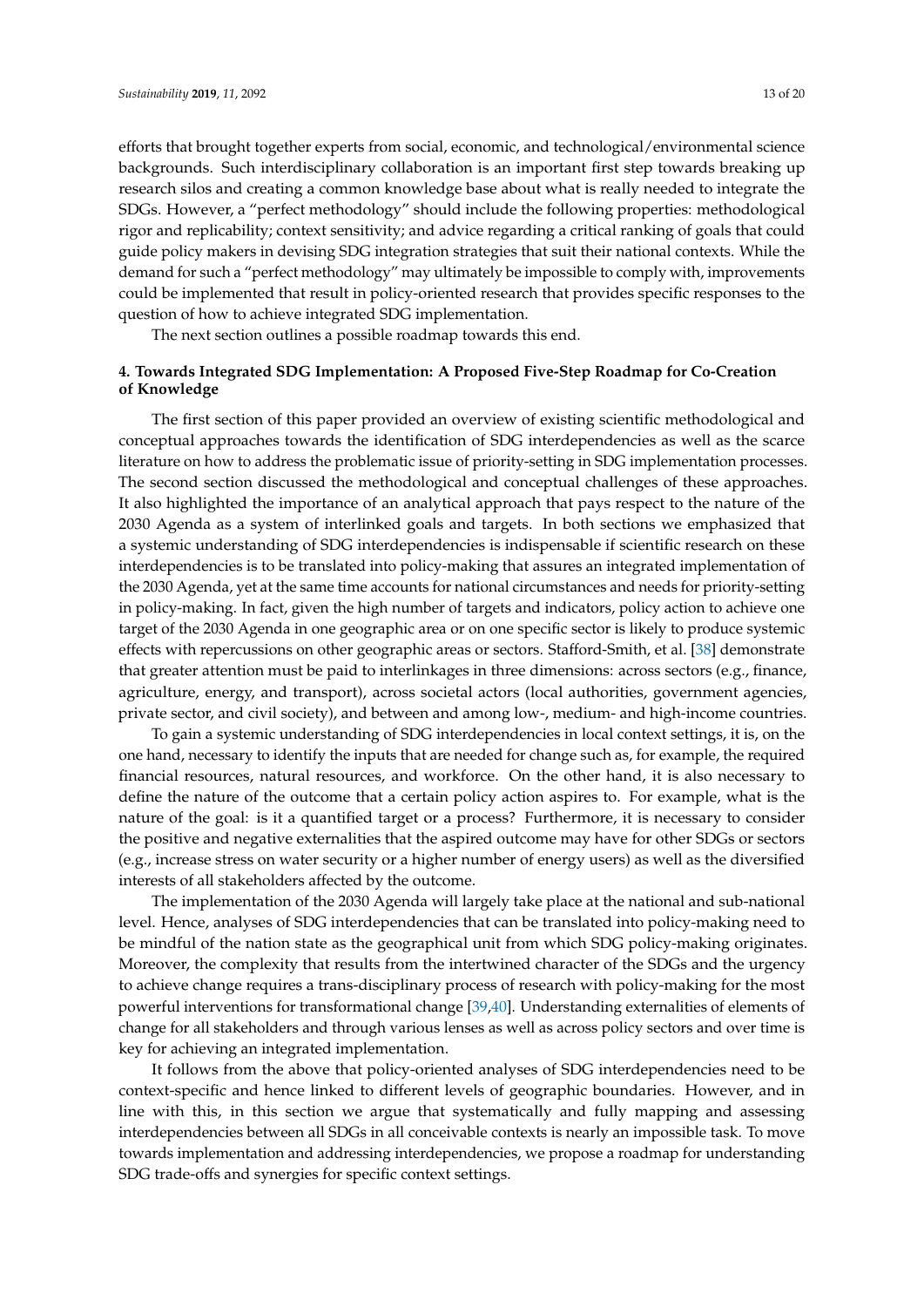Our proposed roadmap consists of 5-steps for academia to co-create knowledge about SDG interdependencies together with state and non-state actors and translate this knowledge into coherent SDG policy-making:

- Step 1: Identify the problem situation and define an issue-based entry point (aspired output to achieve change for a specific SDG across policy sectors) and delineate the geographical reference points within which the output is to be achieved.
- Step 2: Identify (i) the input needed; (ii) the stakeholders involved and their interests; (iii) external risks that may affect the output.
- Step 3: Analyze the scale of direct and indirect synergies and trade-offs between the aspired output and all other goals and targets.
- Step 4: Discuss the normative and ethical implications arising from the identified synergies and trade-offs.
- Step 5: Based on the four previous steps, develop policy recommendations for targeted improvements in the area under research, including recommendations regarding goal prioritization and recommendations regarding the institutional reforms needed to foster synergies and mediate trade-offs. Finally, extrapolate lessons regarding the potential for scaling-up of solutions for the area under research und their transformation into policy recommendations to be applied in other contexts. These five steps will create dynamics for each other and may require being pursued in an iterative and duplicative process in order to give justice to the complexity of interdependencies.

# *4.1. Setting the Scene*

Steps 1 and 2 set the scene of the research.

The first step consists in identifying the problem situation and defining an issue-based entry point into the network of interdependencies. This entry point can vary from process-oriented and qualitative situations to quantifiable targets to be achieved. To exemplify, one could decide to focus on SDG 2 (Food security) and more concretely on Target 2.4 (ensure sustainable food production systems), which is a combination of quantifiable and qualitative elements. Next, it would be necessary to address the issue of context specificity by selecting the geographical area, i.e., a certain landscape (for example a river basin) in which sustainable food production is to be achieved. Evidently, the choice of research issue and research area will determine the nature and quality of data available for the analysis, and thus addresses the methodological issue of operationalization discussed in Section [2.1.](#page-2-0) It also addresses the issue of differentiating between outcome-related and process-related goals discussed in Section [2.3.](#page-3-0) Choosing an entry-point is a critical step in the systemic understanding and should be closely linked to the concrete problem at hand. However, assuming that in such a first step of co-creation of knowledge, actors would identify multiple challenges in the problem situation, the entry-point needs to be transparent about the principles it is based on, be it e.g. urgency or compliance with human rights standards.

In the second step, the required inputs to achieve this outcome need to be identified. In the case of our example of aiming for sustainable food production systems, these inputs would include, among others, the sustainable management and re-use of natural resources, such as water (SDG 6) and soil (SDG 15). Moreover, varying forms of farm system (small-scale farming or large-scale, agro-industrial farming) need to be considered to reveal the various stakes and interests in the aspired outcome. Moreover, an assessment of the external risks (e.g., drought, rural depopulation) and uncertainty towards achieving the outcome that are particular to the chosen context is needed. This step is meant to address the issue of context sensitivity raised in Section [2.2.](#page-3-1)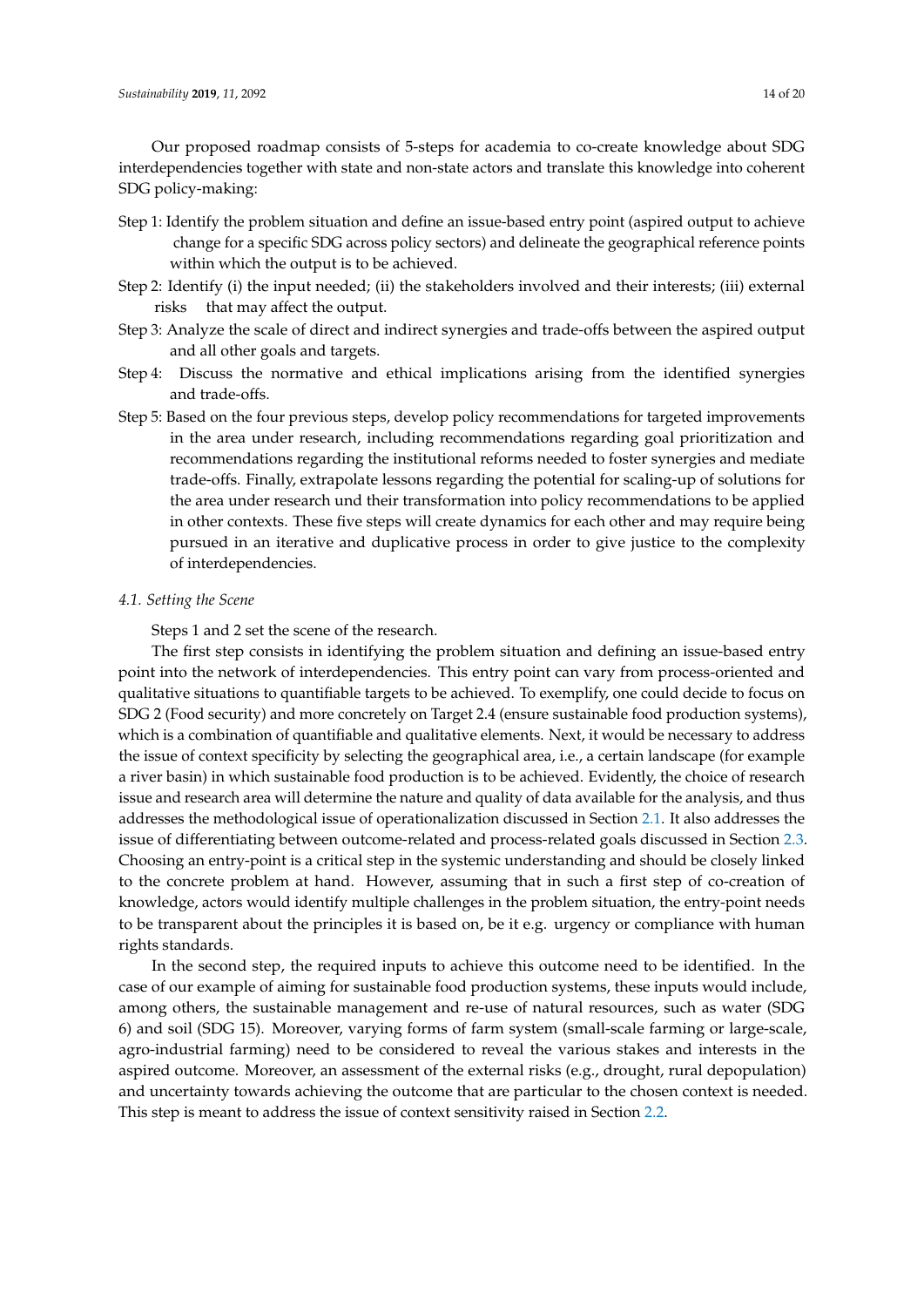## *4.2. Analyzing the Interlinkages*

Step 3 consists in obtaining an in-depth understanding of the chosen context in order to determine the scales of the interdependencies as well as the scope (e.g., through applying the seven-point scale analysis proposed by Nilsson et al. [\[28\]](#page-18-1)). This is essential because the extent of both synergies and trade-offs involved in achieving the outcome of interest may vary considerably between contexts. All inputs identified in Step 2, including those related to other SDGs, need to be considered in the analysis conducted in this step.

Sticking to our example of sustainable food production systems, in some contexts water resources (SDG 6) may be scarce and soil degraded (SDG 15). Securing the natural resource input needed may thus involve redistribution conflicts and the infringement of property rights (SDG 1.4 and SDG 5.a). In other contexts, however, the required natural resources may abound, but there is a lack of agricultural extension services (SDG 9, infrastructure), causing severe challenges for knowledge exchange and agricultural education (SDG 4). Evidently, arriving at such an in-depth understanding of interdependencies is only possible if the boundaries of the geographical unit of analysis are clearly delineated. In other words, research geared towards co-creation of strategic public policy knowledge needs to move beyond generic and abstract collections of all possible interdependencies [\[5\]](#page-16-4). One possible approach to gaining a context-sensitive understanding of goals, inputs, interlinkages, risks, and relevant stakeholders is to analyze specific interdependencies within bounded landscapes [\[41\]](#page-18-14).

Over the past decade, the landscape approach has been used to approach complex problem situations within multi-level decision-making to respective spatial reference points, a socio-economic environment and biophysical conditions of natural resources. The approach understands landscapes as abstract concepts whose spatial boundaries and scale are defined by the needs, interests, and values of different stakeholders such as landscape inhabitants, civil society, private businesses, and policy makers. As a reference point, the landscape approach implies adopting both geographical–biophysical, as well as a socio-economic, variables towards analyzing the management and governance of the land, water, and natural resources needed to ensure ecosystem conservation and sustainable livelihoods. Rather than considering the core elements of a landscape (i.e., land, water, natural resources, socio-economic conditions) in isolation, the landscape approach investigates the environmental and socio-economic impacts produced by the interaction of these elements [\[42](#page-18-15)[,43\]](#page-18-16). Therefore, it is useful to reduce the complexity of interdependencies by focusing on delineated spatial units and their socio-economic and environmental conditions.

Furthermore, and as previously outlined, there is a broadly shared perception that the task of implementing the 2030 Agenda will mainly fall on national governments. This perception is problematic in so far as it is based on the underlying assumption that the way in which citizens articulate their interests, exercise their rights and responsibilities, and regulate power among those who govern and are governed is mainly framed by processes of political decision-making within the boundaries of democratic state structures and public administration. However, such boundaries do not necessarily coincide with the biophysical, ecological, or socio-cultural boundaries that define a landscape.

By contrast, the term landscape governance describes the powers, authorities and responsibilities that individual and organizational, formal and informal, stakeholders exercise over a landscape. This approach also accounts for the fact that the governance of a landscape is not shaped by local conditions alone but also by processes and networks that transcend its physical and politico-administrative boundaries, as landscapes are becoming increasingly linked to wider global trends [\[42,](#page-18-15)[44–](#page-18-17)[46\]](#page-18-18). For landscape research, this implies that spatial decision-making needs to be analyzed beyond the formal political-administrative structures of nation states and also beyond state-actors. By conducting cross-sectoral analyses that adopt a multi-layered and multi-level perspective, landscape research can help to identify actor and power constellations that contribute to the aggravation of trade-offs between SDGs, as well as institutional arrangements and strategies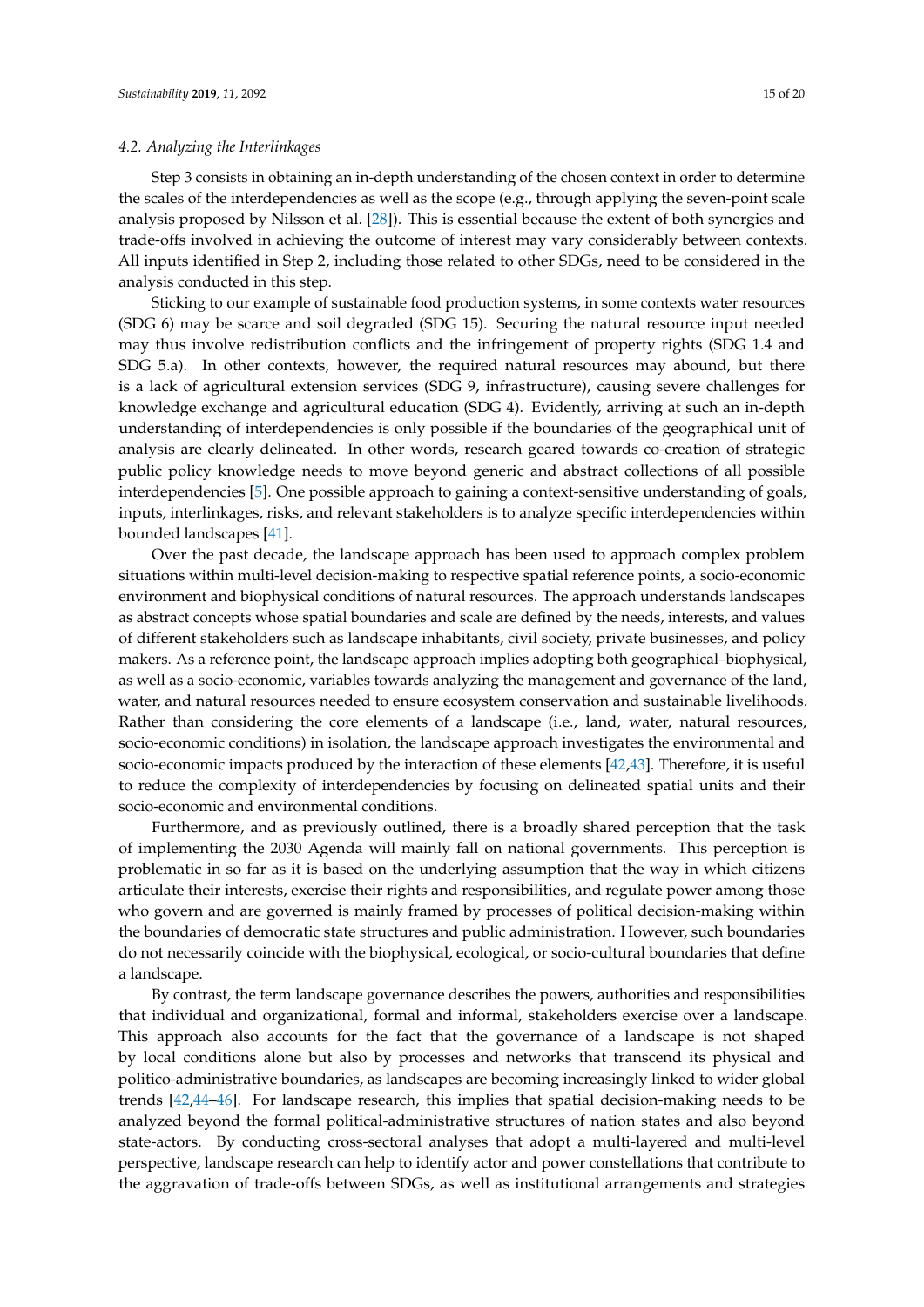that have proved successful in mediating such trade-offs and/or fostering synergies between different SDGs.

#### *4.3. From Understanding Interdependencies to Policy-Making*

The last two steps consist in translating analysis and understanding of interdependencies into policy-making.

Step 4 requires a critical reflection of the previous findings in order to arrive at ethically justifiable decisions regarding the prioritization of policy actions. For example, the larger the extent of a trade-off, the more winners and losers the trade-off will likely produce; and the more difficult it will be to mediate the trade-off; or the higher the time urgency is to achieve a goal (for example extreme water scarcity), the costlier it will be to delay action. While the previous sections described how to arrive at an assessment of trade-offs and synergies, they are insufficient to set out rules and principles for policy action and implementation. Normative debates and ethical criteria may differ between contexts, depending for example on the social contract on which a society is based, or on the cultural norms that are prevalent in this society. Moreover, the prioritization of goals does not exclusively depend on the socio-political situation of the entry point and boundary under consideration, but also on the international agreements linked to the interdependency.

Finally, step 5 consists in formulating policy recommendations based on the previous four steps. In addition to advice regarding priority-setting, this will also include advancing possible and necessary institutional reforms to achieve better-integrated policymaking and to advance skills necessary science-based approaches towards SDG implementation [\[47\]](#page-18-19). However, these proposals need not necessarily be confined to the specific analyzed context. Rather, findings on local practices generated by the landscape research postulated in Section [3.2](#page-9-0) should be extrapolated to answer questions of global interest such as: can networks that enable good local practices be scaled up and transformed into policy guidelines to be applied in other contexts? Which governance mechanisms observed at landscape level allow for global policy agendas to be embedded in local spaces? [\[48\]](#page-19-0).

We are aware that the proposed roadmap can neither claim to be exclusive nor exhaustive for the entire agenda of research necessary on SDG interdependencies. Rather, we understand this roadmap as offering three main advantages.

First, the roadmap is designed to deal explicitly with complex systems of SDG interdependencies in specific contexts—whereas the majority of the existing research either assesses interdependencies abstractly, at the global level, or focuses on specific contexts but without integrating spillover effects for other geographical areas or sectors.

Second, the roadmap aims to spur transdisciplinary research for urgent and complex SDG interdependencies across scales and across time. It proposes to obtain an understanding of the nature and scope of interdependencies within bounded geographical units, through the assessment of inputs, outputs, external risks and stakeholder interests. Such in-depth understanding should help to estimate the complexity of the task to induce transformational change.

Third, the roadmap highlights the need to provide for transparent and socially just prioritization of action to achieve policy integration, and not just the simple prioritizing of certain SDGs over others. Prioritization remains a very critical step in implementing the 2030 Agenda and will cause winners and losers, also across time (temporal coherence of actions). Reconciling their interests is an issue policy-makers will have to deal with early on if the Agenda is to live up to its promise to be a blueprint for sustainable global development with peace at its heart and for future generations.

#### **5. Conclusions**

The SDGs are represented by a high number of interlinked goals, targets, and indicators. A growing number of recent research initiatives have tried to map synergies and trade-offs between the different goals and indicators, relying on different methodologies and approaches. This work has shown the high degree of interdependencies between the SDGs. While positive interactions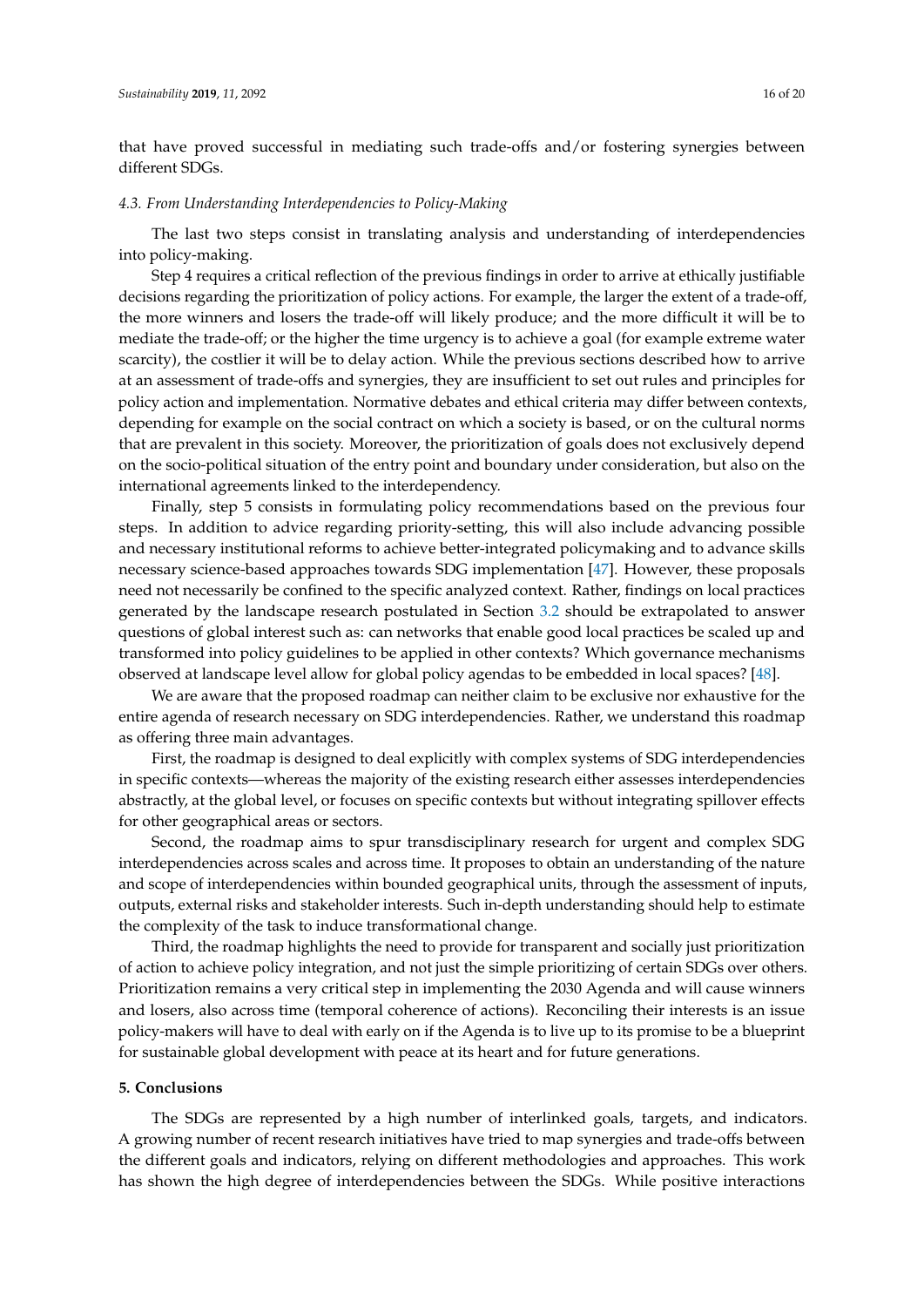have been found to be more numerous than negative ones, the latter point towards the difficulty of achieving policy coherence. For example, it has been shown that in no simulation are all the SDGs reached [\[49\]](#page-19-1). Moreover, it has been strongly underlined how, in practice, the links between indicators are context specific and depend on a number of factors, such as geography, governance, or the socio-economic situation.

Given this background, this article has, first of all, provided a critical overview of the existing scholarly literature on mapping interdependencies between the SDGs. While we recognize that a fully comprehensive analysis of the linkages between all the SDGs for all contexts is an unrealistic task, it is crucial to understand the limitations of the current frameworks and studies in order to understand better how to use the existing knowledge for policy-making and advancing ongoing research on SDG interdependencies. Second, adding to existing literature, the paper has proposed a possible roadmap for co-generation of knowledge towards integrated implementation of the 2030 Agenda. The article, therefore, provides an example of a more practical way to deal with SDG interlinkages, taking into consideration the specificity of the contexts.

Finally, in relation to the limitations of existing frameworks, we also welcome proposals from other studies that aim to facilitate the collection of existing literature on SDG interlinkages. For example, Nilsson et al. [\[29\]](#page-18-2) have proposed a knowledge platform for "assembling, systematizing and aggregating knowledge on interactions" from different disciplines and sources. This could achieve the dual goals of knowledge collection: overcoming the limitations of the existing single frameworks whilst also serving as a crucial instrument for policy-makers that would be able to select and consider evidence more closely related to their specific case.

**Author Contributions:** A.B., H.J. and D.M. conceived and designed the research; A.B. performed the Literature Overview: (Section [2\)](#page-1-0); D.M. wrote the Critical Discussion of Existing Frameworks and Mapping Approaches (Section [3\)](#page-7-0); and H.J. authored Section [4](#page-12-0) (Towards Integrated SDG Implementation:). A.B., H.J. and D.M. jointly wrote the introduction and conclusions, merged the different sections of the paper, commented all the sections and reviewed the final manuscript.

**Funding:** The work described in this paper has benefitted from funding received from the Federal Ministry for Economic Cooperation and Development (BMZ), through the Project Wachstum, Umwelt, Ungleichheit: Governance zur Umsetzung der Agenda 2030 (Projektnr. 9000701).

**Acknowledgments:** We thank Tilman Alternburg, Julia Leininger, Ines Dombrowsy and Mario Negre for their useful comments and suggestions. We are also thankful to Babette Never, as this paper builds on inputs by her as well.

**Conflicts of Interest:** The authors declare no conflict of interest.

## **References**

- <span id="page-16-0"></span>1. Kanie, N.; Biermann, F. *Governing through Goals Sustainable Development Goals as Governance Innovation*; MIT Press: Cambridge, MA, USA, 2017.
- <span id="page-16-1"></span>2. OECD DAC. *The DAC Guidelines on Poverty Reduction*; OECD: Paris, France, 2001.
- <span id="page-16-2"></span>3. Loewe, M.; Rippin, N. Translating an Ambitious Vision into Global Transformation: The 2030 Agenda for Sustainable Development; DIE Discussion Paper 2015/7. Available online: [https://www.die-gdi.de/discussion-paper/article/translating-an-ambitious-vision-into-global](https://www.die-gdi.de/discussion-paper/article/translating-an-ambitious-vision-into-global-transformation-the-2030-agenda-for-sustainable-development/)[transformation-the-2030-agenda-for-sustainable-development/](https://www.die-gdi.de/discussion-paper/article/translating-an-ambitious-vision-into-global-transformation-the-2030-agenda-for-sustainable-development/) (accessed on 20 February 2019).
- <span id="page-16-3"></span>4. Tosun, J.; Leininger, J. Governing the interlinkages between the sustainable development goals: Approaches to attain policy integration. *Glob. Chall.* **2017**. [\[CrossRef\]](http://dx.doi.org/10.1002/gch2.201700036)
- <span id="page-16-4"></span>5. ICSU. *A Guide to SDG Interactions: From Science to Implementation*; International Council for Science (ICSU): Paris, France, 2017; Available online: [https://council.science/cms/2017/05/SDGs-Guide-to-Interactions.](https://council.science/cms/2017/05/SDGs-Guide-to-Interactions.pdf) [pdf](https://council.science/cms/2017/05/SDGs-Guide-to-Interactions.pdf) (accessed on 20 February 2019).
- <span id="page-16-5"></span>6. Weitz, N.; Carlsen, H.; Nilsson, M.; Skånberg, K. Towards systemic and contextual priority setting for implementing the 2030 agenda. *Sustain. Sci.* **2017**, 531–548. [\[CrossRef\]](http://dx.doi.org/10.1007/s11625-017-0470-0) [\[PubMed\]](http://www.ncbi.nlm.nih.gov/pubmed/30147787)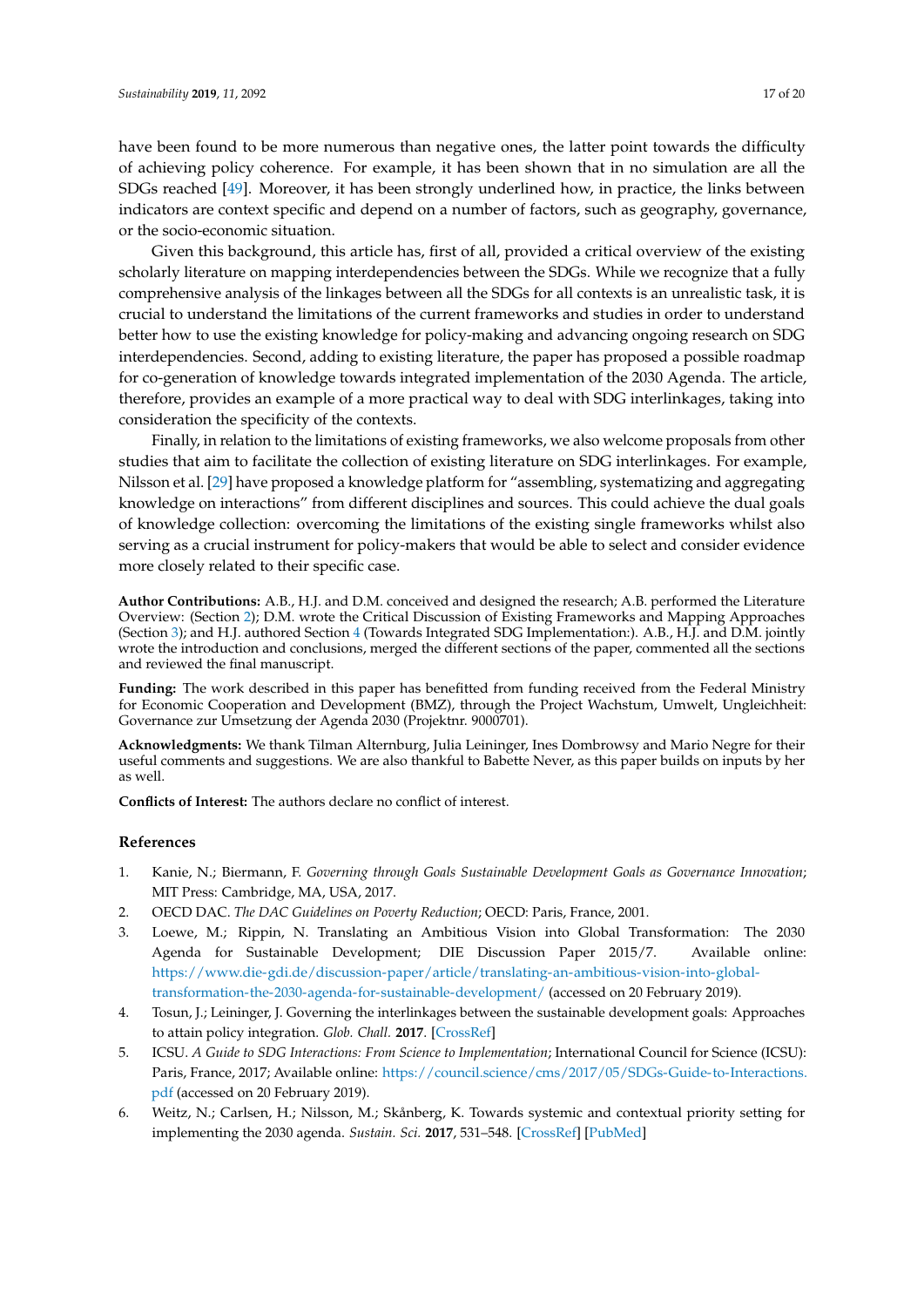- <span id="page-17-0"></span>7. Raworth, K. A safe and just space for humanity: Can we live within the doughnut. *Oxfam Policy Pract. Clim. Chang. Resil.* **2012**, *8*, 1–26. Available online: [https://www-cdn.oxfam.org/s3fs-public/file\\_attachments/](https://www-cdn.oxfam.org/s3fs-public/file_attachments/dp-a-safe-and-just-space-for-humanity-130212-en_5.pdf) [dp-a-safe-and-just-space-for-humanity-130212-en\\_5.pdf](https://www-cdn.oxfam.org/s3fs-public/file_attachments/dp-a-safe-and-just-space-for-humanity-130212-en_5.pdf) (accessed on 20 February 2019).
- <span id="page-17-1"></span>8. Raworth, K. *Doughnut Economics: Seven Ways to Think Like a 21st-Century Economist*; Chelsea Green Publishing: White River Junction, VT, USA, 2017.
- <span id="page-17-2"></span>9. Rockström, J.; Steffen, W.; Noone, K.; Persson, Å.; Chapin, F.S., III; Lambin, E.; Lenton, T.; Scheffer, M.; Folke, C.; Schellnhuber, H.J. Planetary boundaries: Exploring the safe operating space for humanity. *Ecol. Soc.* **2009**, *14*, 2.
- <span id="page-17-3"></span>10. Niestroy, I. The 2030 Agenda for Sustainable Development in the EU and Its Member States: Analysis and Action So Far; 2016. DIE Discussion Paper 2016/9. 2016. Available online: [https://www.die-gdi.de/](https://www.die-gdi.de/uploads/media/DP_9.2016.pdf) [uploads/media/DP\\_9.2016.pdf](https://www.die-gdi.de/uploads/media/DP_9.2016.pdf) (accessed on 20 February 2019).
- 11. Lucas, P.; Ludwig, K.; Kok, M.; Kruitwagen, S. *Sustainable Development Goals in The Netherland: Building Blocks for Environmental Policy for 2030*; PBL Netherlands Environmental Assessment Agency: The Hague, The Netherlands, 2016; Available online: [https://www.pbl.nl/sites/default/files/cms/publicaties/pbl-](https://www.pbl.nl/sites/default/files/cms/publicaties/pbl-2016-sustainable-development-in-the-Netherlands_1966.pdf)[2016-sustainable-development-in-the-Netherlands\\_1966.pdf](https://www.pbl.nl/sites/default/files/cms/publicaties/pbl-2016-sustainable-development-in-the-Netherlands_1966.pdf) (accessed on 20 February 2019).
- <span id="page-17-4"></span>12. Waage, J.; Yap, C.; Bell, S.; Levy, C.; Mace, G.; Pegram, T.; Unterhalter, E.; Dasandi, N.; Hudson, D.; Kock, R.; et al. Governing the un sustainable development goals: Interactions, infrastructures, and institutions. *Lancet Glob. Health* **2015**, *3*, e251–e252. [\[CrossRef\]](http://dx.doi.org/10.1016/S2214-109X(15)70112-9) [\[PubMed\]](http://www.ncbi.nlm.nih.gov/pubmed/25833663)
- <span id="page-17-5"></span>13. The World in 2050 (TWI2050). A Global Research Initiativein Support of a Successful Implementation of the United Nations 2030 Agenda. Brochure, International Institue for Applied Systems Analysis (IIASA), Laxenburg, Austria. Available online: [http://www.iiasa.ac.at/web/home/research/twi/TWI2050\\_](http://www.iiasa.ac.at/web/home/research/twi/TWI2050_brochure.pdf) [brochure.pdf](http://www.iiasa.ac.at/web/home/research/twi/TWI2050_brochure.pdf) (accessed on 20 February 2019).
- <span id="page-17-6"></span>14. Wackernagel, M.; Hanscom, L.; Lin, D. Making the sustainable development goals consistent with sustainability. *Front. Energy Res.* **2017**, *5*, 18. [\[CrossRef\]](http://dx.doi.org/10.3389/fenrg.2017.00018)
- <span id="page-17-7"></span>15. O'Neill, D.W.; Fanning, A.L.; Lamb, W.F.; Steinberger, J.K. A good life for all within planetary boundaries. *Nat. Sustain.* **2018**, *1*, 88–95. [\[CrossRef\]](http://dx.doi.org/10.1038/s41893-018-0021-4)
- <span id="page-17-8"></span>16. Keitsch, M. Structuring ethical interpretations of the sustainable development goals—Concepts, implications and progress. *Sustainability* **2018**, *10*, 829. [\[CrossRef\]](http://dx.doi.org/10.3390/su10030829)
- <span id="page-17-9"></span>17. Meurs, P.; Abelshausen, B. *Quid Sustainability—The SDG's from a Critical Perspective*; Network of Universities from the Capitals of Europe (UNICA): Brussels, Belgium, 2018.
- <span id="page-17-10"></span>18. Spahn, A. "The first generation to end poverty and the last to save the planet?"—Western individualism, human rights and the value of nature in the ethics of global sustainable development. *Sustainability* **2018**, *10*, 1853. [\[CrossRef\]](http://dx.doi.org/10.3390/su10061853)
- <span id="page-17-11"></span>19. Le Blanc, D. Towards integration at last? The sustainable development goals as a network of targets. *Sustain. Dev.* **2015**, *23*, 176–187. [\[CrossRef\]](http://dx.doi.org/10.1002/sd.1582)
- <span id="page-17-12"></span>20. Scott, S.; Leitner, J.; Hynes, W. *Where to Start with the SDGs?* OECD: Paris, France, 2017; Volume 2017. Available online: <https://oecd-development-matters.org/2017/07/20/where-to-start-with-the-sdgs/> (accessed on 4 April 2019).
- <span id="page-17-13"></span>21. Allen, C.; Metternicht, G.; Wiedmann, T. Prioritising SDG targets: Assessing baselines, gaps and interlinkages. *Sustain. Sci.* **2018**. [\[CrossRef\]](http://dx.doi.org/10.1007/s11625-018-0596-8)
- <span id="page-17-14"></span>22. Griggs, D.; Stafford Smith, M.; Rockström, J.; Öhman, M.C.; Gaffney, O.; Glaser, G.; Kanie, N.; Noble, I.; Steffen, W.; Shyamsundar, P. An integrated framework for sustainable development goals. *Ecol. Soc.* **2014**, *19*, 49. Available online: <https://www.ecologyandsociety.org/vol19/iss4/art49/> (accessed on 20 February 2019). [\[CrossRef\]](http://dx.doi.org/10.5751/ES-07082-190449)
- <span id="page-17-15"></span>23. PriceWaterhouseCoopers (PWC), GMIS, UNIDO. Delivering the Sustainable Development Goals-Seizing the Opportunity in Global Manufacturing. 2017. Available online: [https://www.pwc.com/m1/en/](https://www.pwc.com/m1/en/publications/delivering-sustainable-development-goals.html) [publications/delivering-sustainable-development-goals.html](https://www.pwc.com/m1/en/publications/delivering-sustainable-development-goals.html) (accessed on 20 February 2017).
- <span id="page-17-16"></span>24. Campagnolo, L.; Carraro, C.; Eboli, F.; Farnia, L.; Parrado, R.; Pierfederici, R. The ex-ante evaluation of achieving sustainable development goals. *Soc. Indic. Res.* **2018**, *136*, 73–116. [\[CrossRef\]](http://dx.doi.org/10.1007/s11205-017-1572-x)
- <span id="page-17-17"></span>25. UNDPAD. World Economic Forecasting Model. 2017. Available online: [https://www.un.org/](https://www.un.org/development/desa/dpad/document_gem/global-modeling-tools/world-economic-forecasting-model/) [development/desa/dpad/document\\_gem/global-modeling-tools/world-economic-forecasting-model/](https://www.un.org/development/desa/dpad/document_gem/global-modeling-tools/world-economic-forecasting-model/) (accessed on 20 February 2019).
- <span id="page-17-18"></span>26. Collste, D.; Pedercini, M.; Cornell, S.E. Policy coherence to achieve the SDGs: Using integrated simulation models to assess effective policies. *Sustain. Sci.* **2017**, *12*, 921–931. [\[CrossRef\]](http://dx.doi.org/10.1007/s11625-017-0457-x) [\[PubMed\]](http://www.ncbi.nlm.nih.gov/pubmed/30147764)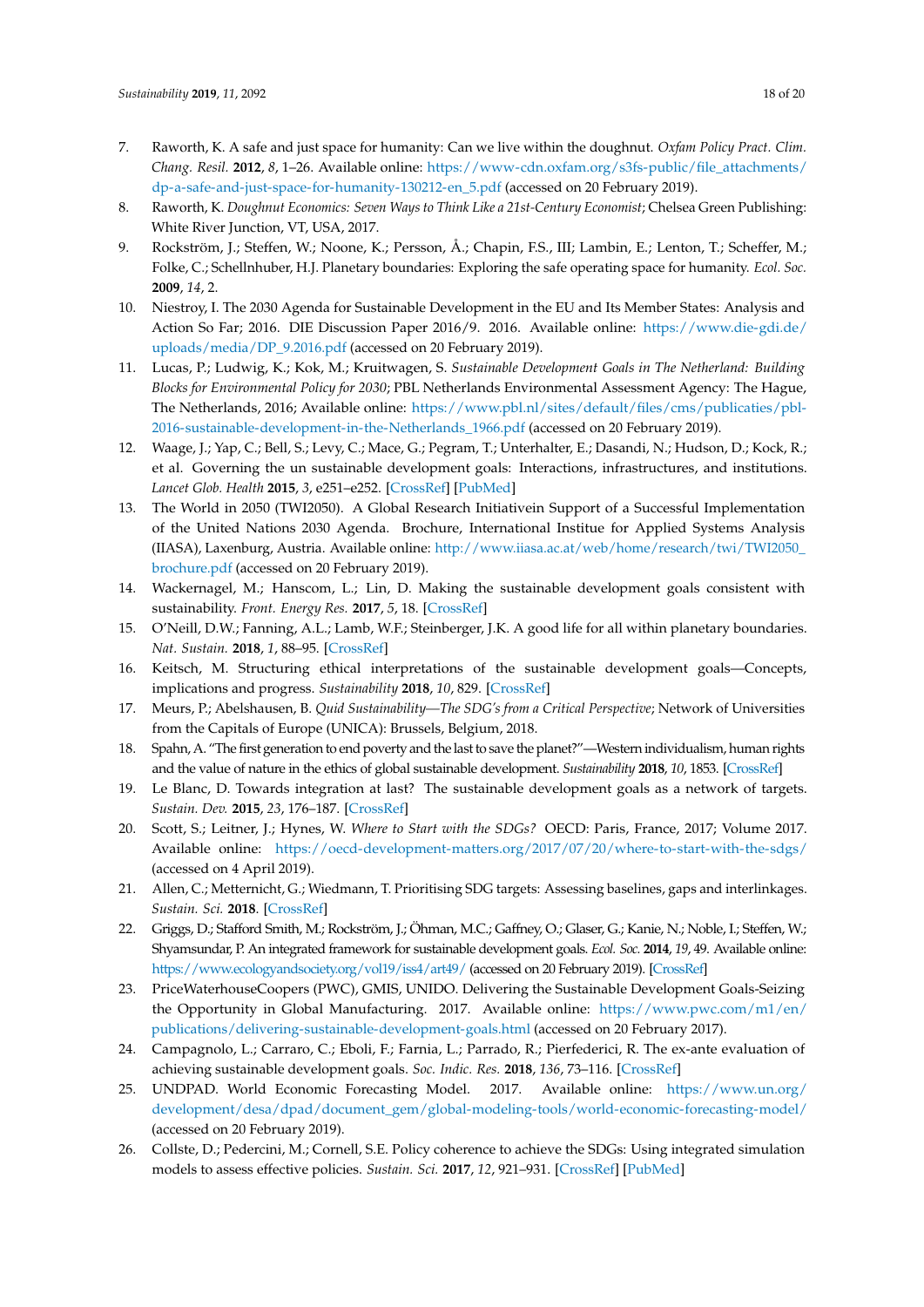- <span id="page-18-0"></span>27. TWI2050. Model, Tools, and Data. Available online: [http://www.iiasa.ac.at/web/home/research/](http://www.iiasa.ac.at/web/home/research/modelsData/models-tools-data.html) [modelsData/models-tools-data.html](http://www.iiasa.ac.at/web/home/research/modelsData/models-tools-data.html) (accessed on 20 February 2019).
- <span id="page-18-1"></span>28. Nilsson, M.; Griggs, D.; Visbeck, M. Map the interactions between sustainable development goals: Mans nilsson, dave griggs and martin visbeck present a simple way of rating relationships between the targets to highlight priorities for integrated policy. *Nature* **2016**, *534*, 320–323. Available online: [https://www.globaldevhub.org/sites/default/files/2017-07/Griggs%20mapping%](https://www.globaldevhub.org/sites/default/files/2017-07/Griggs%20mapping%20SDG%20interactions.pdf) [20SDG%20interactions.pdf](https://www.globaldevhub.org/sites/default/files/2017-07/Griggs%20mapping%20SDG%20interactions.pdf) (accessed on 20 February 2019). [\[CrossRef\]](http://dx.doi.org/10.1038/534320a) [\[PubMed\]](http://www.ncbi.nlm.nih.gov/pubmed/27306173)
- <span id="page-18-2"></span>29. Nilsson, M.; Chisholm, E.; Griggs, D.; Howden-Chapman, P.; McCollum, D.; Messerli, P.; Neumann, B.; Stevance, A.-S.; Visbeck, M.; Stafford-Smith, M. Mapping interactions between the sustainable development goals: Lessons learned and ways forward. *Sustain. Sci.* **2018**, *13*, 1489–1503. [\[CrossRef\]](http://dx.doi.org/10.1007/s11625-018-0604-z)
- <span id="page-18-3"></span>30. Pradhan, P.; Costa, L.; Rybski, D.; Lucht, W.; Kropp, J.P. A systematic study of sustainable development goal (SDG) interactions. *Earth's Future* **2017**, *5*, 1169–1179. [\[CrossRef\]](http://dx.doi.org/10.1002/2017EF000632)
- <span id="page-18-4"></span>31. Schmidt-Traub, G.; Kroll, C.; Teksoz, K.; Durand-Delacre, D.; Sachs, J.D. National baselines for the sustainable development goals assessed in the SDG index and dashboards. *Nat. Geosci.* **2017**, *10*, 547–555. [\[CrossRef\]](http://dx.doi.org/10.1038/ngeo2985)
- <span id="page-18-5"></span>32. Dunning, C.; Kalow, J. *SDG Indicators: SERIOUS Gaps Abound in Data Availability*; Center for Global Development: Washington, DC, USA, 2016; Available online: [https://www.cgdev.org/blog/sdg-indicators](https://www.cgdev.org/blog/sdg-indicators-serious-gaps-abound-data-availability)[serious-gaps-abound-data-availability](https://www.cgdev.org/blog/sdg-indicators-serious-gaps-abound-data-availability) (accessed on 20 February 2019).
- <span id="page-18-6"></span>33. Allen, C.; Metternicht, G.; Wiedmann, T. National pathways to the sustainable development goals (SDGs): A comparative review of scenario modelling tools. *Environ. Sci. Policy* **2016**, *66*, 199–207. [\[CrossRef\]](http://dx.doi.org/10.1016/j.envsci.2016.09.008)
- <span id="page-18-7"></span>34. Gaisbauer, H.P.; Schweiger, G.; Sedmak, C. *Ethical Issues in Poverty Alleviation*; Springer: Basel, Switzerland, 2016.
- <span id="page-18-8"></span>35. Pongiglione, F. The need for a priority structure for the sustainable development goals. *J. Glob. Ethics* **2015**, *11*, 37–42. [\[CrossRef\]](http://dx.doi.org/10.1080/17449626.2014.1001912)
- <span id="page-18-9"></span>36. Barbier, E.; Burgess, J.C. The sustainable development goals and the systems approach to sustainability. *Economics* **2017**, *11*, 1–23. [\[CrossRef\]](http://dx.doi.org/10.5018/economics-ejournal.ja.2017-28)
- <span id="page-18-10"></span>37. Stern, N. *The Economics of Climate Change: The Stern Review*; Cambridge University Press: Cambridge, UK, 2007.
- <span id="page-18-11"></span>38. Stafford-Smith, M.; Griggs, D.; Gaffney, O.; Ullah, F.; Reyers, B.; Kanie, N.; Stigson, B.; Shrivastava, P.; Leach, M.; O'Connell, D. Integration: The key to implementing the sustainable development goals. *Sustain. Sci.* **2017**, *12*, 911–919. [\[CrossRef\]](http://dx.doi.org/10.1007/s11625-016-0383-3)
- <span id="page-18-12"></span>39. Lang, D.J.; Wiek, A.; Bergmann, M.; Stauffacher, M.; Martens, P.; Moll, P.; Swilling, M.; Thomas, C.J. Transdisciplinary research in sustainability science: Practice, principles, and challenges. *Sustain. Sci.* **2012**, *7*, 25–43. [\[CrossRef\]](http://dx.doi.org/10.1007/s11625-011-0149-x)
- <span id="page-18-13"></span>40. Abson, D.J.; Fischer, J.; Leventon, J.; Newig, J.; Schomerus, T.; Vilsmaier, U.; von Wehrden, H.; Abernethy, P.; Ives, C.D.; Jager, N.W.; et al. Leverage points for sustainability transformation. *Ambio* **2017**, *46*, 30–39. [\[CrossRef\]](http://dx.doi.org/10.1007/s13280-016-0800-y)
- <span id="page-18-14"></span>41. Reed, J.; Van Vianen, J.; Deakin, E.L.; Barlow, J.; Sunderland, T. Integrated landscape approaches to managing social and environmental issues in the tropics: Learning from the past to guide the future. *Glob. Chang. Biol.* **2016**, *22*, 2540–2554. [\[CrossRef\]](http://dx.doi.org/10.1111/gcb.13284)
- <span id="page-18-15"></span>42. Görg, C. Landscape governance: The "politics of scale" and the "natural" conditions of places. *Geoforum* **2007**, *38*, 954–966. [\[CrossRef\]](http://dx.doi.org/10.1016/j.geoforum.2007.01.004)
- <span id="page-18-16"></span>43. IMFN. Governance Lessons for the Landscape Approach. Available online: [http://imfn.net/governance](http://imfn.net/governance-lessons-landscape-approach)[lessons-landscape-approach](http://imfn.net/governance-lessons-landscape-approach) (accessed on 20 February 2019).
- <span id="page-18-17"></span>44. Massey, D. Landscape as a provocation: Reflections on moving mountains. *J. Mater. Cult.* **2006**, *11*, 33–48. [\[CrossRef\]](http://dx.doi.org/10.1177/1359183506062991)
- 45. Wiersum, K.F. Forest gardens as an 'intermediate' land-use system in the nature–culture continuum: Characteristics and future potential. *Agrofor. Syst.* **2004**, *61*, 123–134.
- <span id="page-18-18"></span>46. Müller, A.; Janetschek, H.; Weigelt, J. Towards a governance heuristic for sustainable development. *Curr. Opin. Environ. Sustain.* **2015**, *15*, 49–56. [\[CrossRef\]](http://dx.doi.org/10.1016/j.cosust.2015.08.007)
- <span id="page-18-19"></span>47. Allen, C.; Metternicht, G.; Wiedmann, T. Initial progress in implementing the Sustainable Development Goals (SDGs): A review of evidence from countries. *Sustain. Sci.* **2018**, *13*, 1453–1467. [\[CrossRef\]](http://dx.doi.org/10.1007/s11625-018-0572-3)